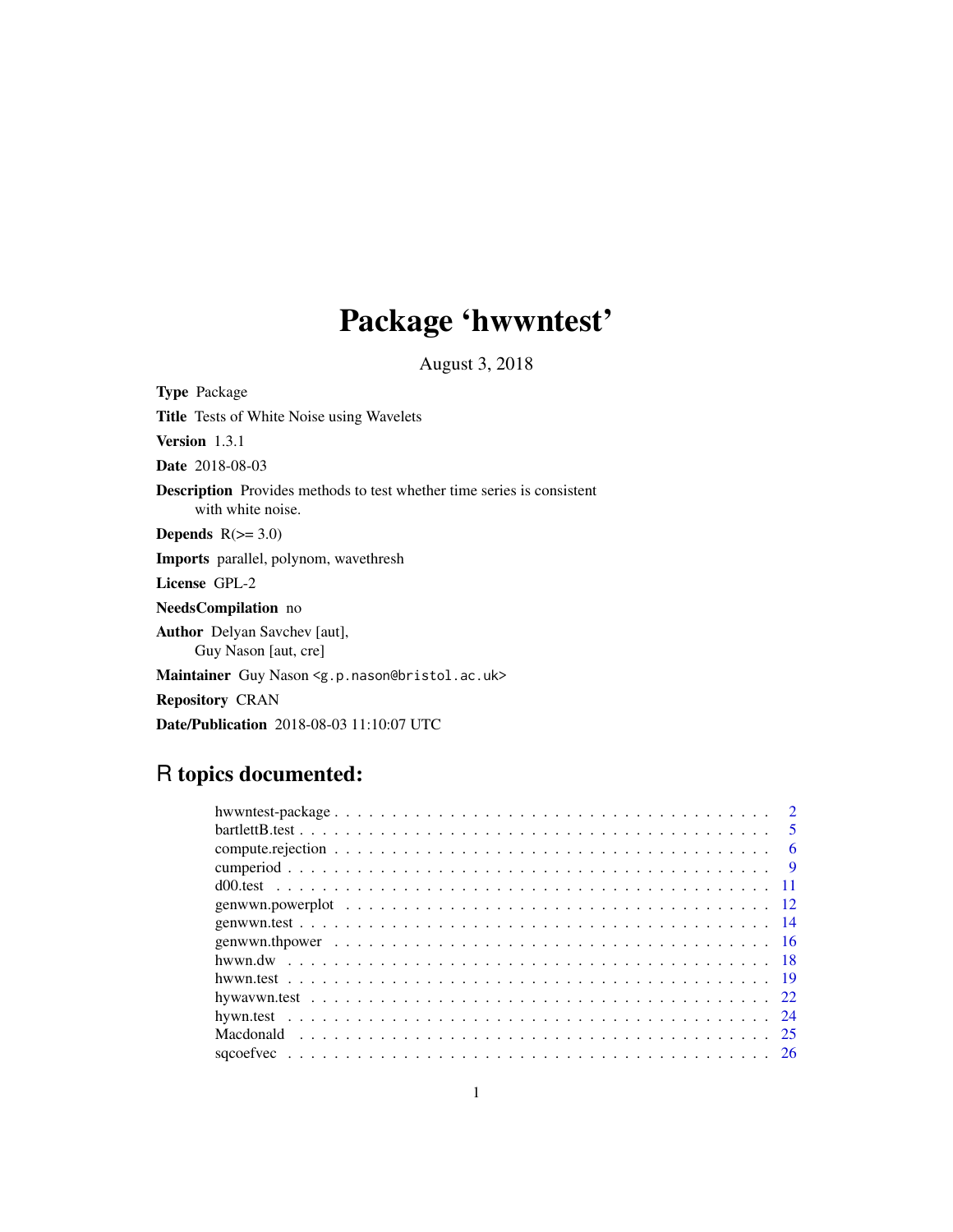<span id="page-1-0"></span>

| Index |  |
|-------|--|
|       |  |
|       |  |

hwwntest-package *Tests of White Noise using Wavelets*

# Description

Provides methods to test whether time series is consistent with white noise.

# Details

The DESCRIPTION file:

| Package:       | hwwntest                                                                                                  |
|----------------|-----------------------------------------------------------------------------------------------------------|
| Type:          | Package                                                                                                   |
| Title:         | Tests of White Noise using Wavelets                                                                       |
| Version:       | 1.3.1                                                                                                     |
| Date:          | 2018-08-03                                                                                                |
| Authors $@R$ : | c(person("Delyan", "Savchev", role=c("aut"),email="madbss@bristol.ac.uk"), person("Guy", "Nason", role=c( |
| Description:   | Provides methods to test whether time series is consistent with white noise.                              |
| Depends:       | $R(>= 3.0)$                                                                                               |
| Imports:       | parallel, polynom, wavethresh                                                                             |
| License:       | $GPL-2$                                                                                                   |
| Author:        | Delyan Savchev [aut], Guy Nason [aut, cre]                                                                |
| Maintainer:    | Guy Nason <g.p.nason@bristol.ac.uk></g.p.nason@bristol.ac.uk>                                             |

Index of help topics:

| Macdonald         | Compute the Macdonald density function for a<br>specified parameter value 'm' at a vector of |
|-------------------|----------------------------------------------------------------------------------------------|
|                   | 'x' values.                                                                                  |
| bartlettB.test    | Bartlett's B test for white noise                                                            |
| compute.rejection | Function to compute empirical size or power for                                              |
|                   | various tests of white noise.                                                                |
| cumperiod         | Compute cumulative normalized periodogram.                                                   |
| d00.test          | Test for white noise based on the coarsest                                                   |
|                   | scale Haar wavelet coefficient of the spectrum.                                              |
| genwwn.powerplot  | Plot (approximation) to the theoretical power                                                |
|                   | of the 'genwwn.test' test for ARMA processes                                                 |
|                   | (including, of course, white noise itself) for                                               |
|                   | a range of sample sizes.                                                                     |
| genwwn.test       | White noise test using general wavelets.                                                     |
| genwwn.thpower    | Compute (approximation) to the theoretical                                                   |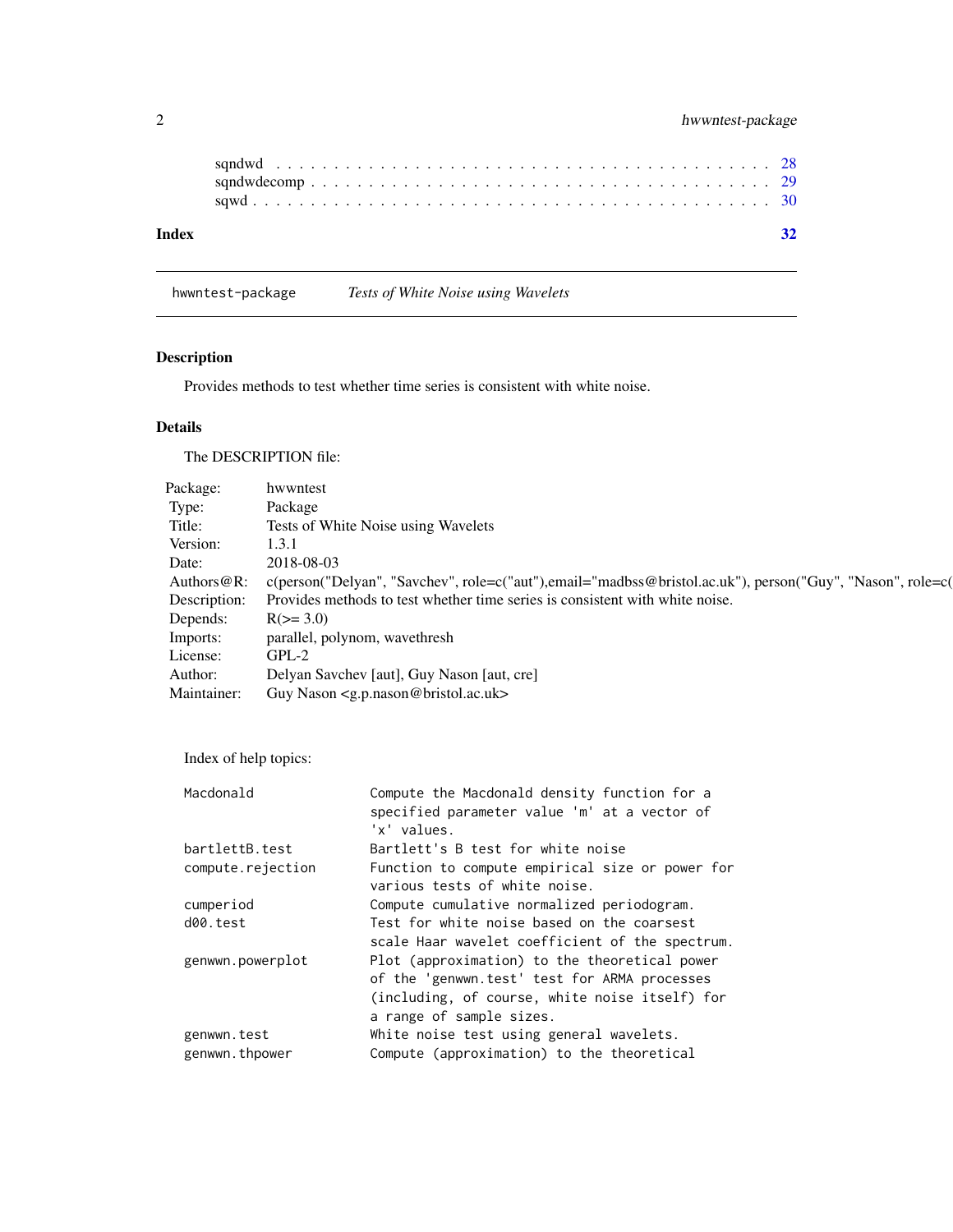# <span id="page-2-0"></span>hwwntest-package 3

|                  | power of the 'genwwn.test' test for ARMA                                                                 |
|------------------|----------------------------------------------------------------------------------------------------------|
|                  | processes (including, of course, white noise                                                             |
|                  | itself).                                                                                                 |
| hwwn.dw          | Compute discrete wavelets                                                                                |
| hwwn.test        | Perform a test for white noise on a time<br>series.                                                      |
| hwwntest-package | Tests of White Noise using Wavelets                                                                      |
| hywavwn.test     | Hybrid wavelet test of white noise.                                                                      |
| hywn.test        | Hybrid of Box-Ljung test, Bartlett B test, Haar<br>wavelet and General wavelet tests.                    |
| sqcoefvec        | Compute coefficients required for approximaing<br>the wavelet transform using the square of<br>wavelets. |
| sqndwd           | Compute the non-decimated squared wavelet<br>transform.                                                  |
| sqndwdecomp      | Brute-force calculation of the non-decimated<br>squared wavelet transform.                               |
| sqwd             | Compute expansion with respect to squared<br>wavelets.                                                   |

Contains a variety of hypothesis tests for white noise data. The package contains an implementation of Bartlett's B test, [bartlettB.test](#page-4-1), (Kolmogorov-Smirnov test on the cumulative periodogram), a selection of wavelet-based tests [hwwn.test](#page-18-1) a test using Haar wavelets, [d00.test](#page-10-1) a single Haar wavelet coefficient test, [genwwn.test](#page-13-1) a test using smoother Daubechies wavelets, a hybrid test [hywavwn.test](#page-21-1) that uses Haar wavelets at fine scales and general wavelets at coarse scales and a omnibus test [hywn.test](#page-23-1) that combines the results of four tests (hwwn.test, genwwn.test, bartlettB.test and the Box.test) The wavelet tests work by examining the wavelet transform of the regular periodogram and assess whether it has non-zero coefficients. If series is H\_0: white noise, then the underlying spectrum is constant (flat) and all true wavelet coefficients will be zero. Then all periodogram wavelet coefficients will have true zero mean which can be tested using knowledge of, or approximation to, the coefficient distribution.

#### Author(s)

NA

Maintainer: NA

# References

Nason, G.P. and Savchev, D. (2014) White noise testing using wavelets. *Stat*, 3, 351-362. [http:](http://dx.doi.org/10.1002/sta4.69) [//dx.doi.org/10.1002/sta4.69](http://dx.doi.org/10.1002/sta4.69)

#### See Also

[hwwn.test](#page-18-1)

#### Examples

# Invent test data set which IS white noise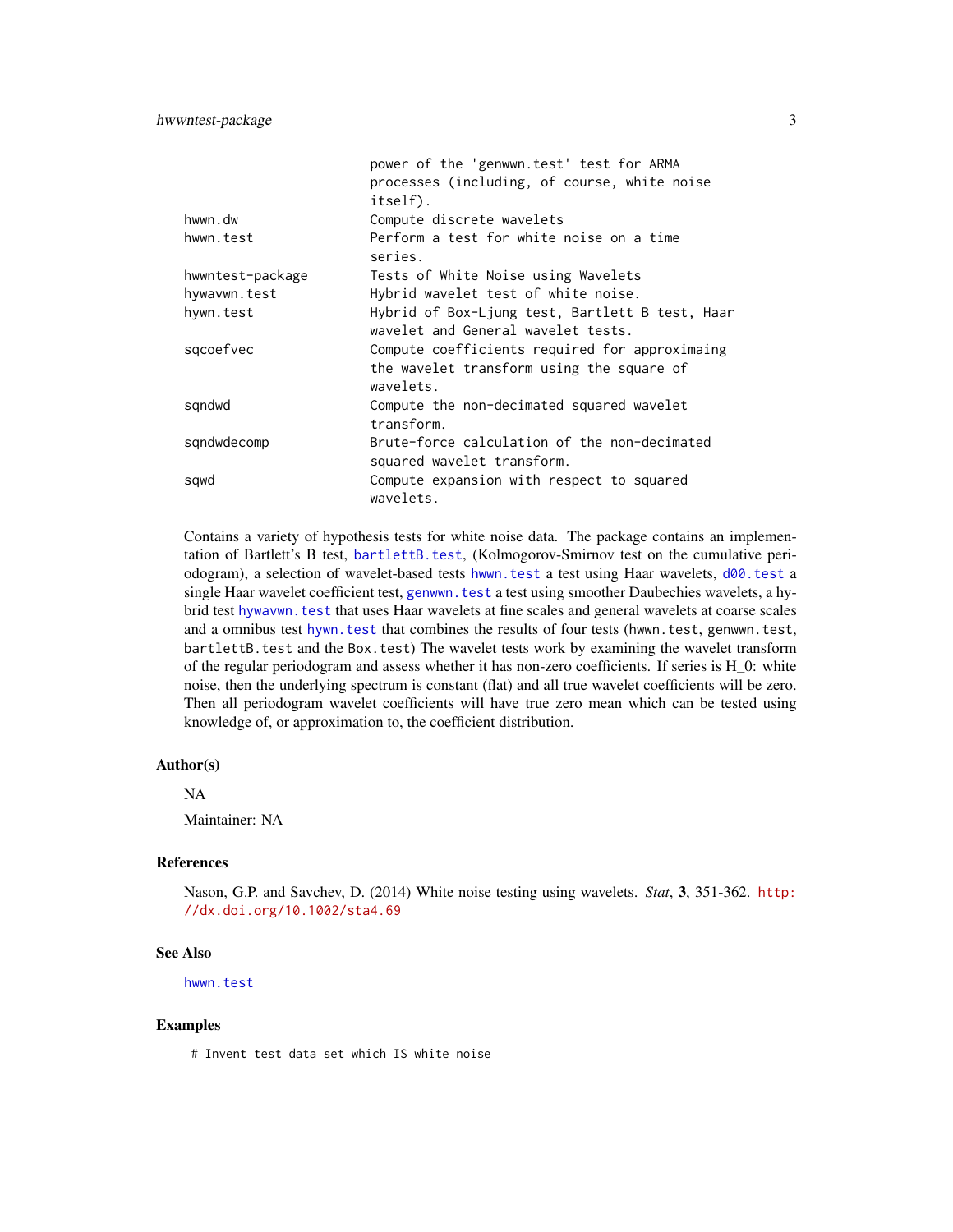```
#
x \leftarrow \text{norm}(128)#
# Do the test
#
x.wntest <- hwwn.test(x)
#
# Print the results
#
#x.wntest
#
# Wavelet Test of White Noise
#
#data:
#p-value = 0.9606
#
# So p-value indicates that there is no evidence for rejection of
# H_0: white noise.
#
# Let's do an example using data that is not white noise. E.g. AR(1)
#
x.ar <- arima.sim(n=128, model=list(ar=0.8))
#
# Do the test
#
x.ar.wntest <- hwwn.test(x.ar)
#
# Print the results
#
print(x.ar.wntest)
#
# Wavelet Test of White Noise
#
#data:
#p-value < 2.2e-16
#
# p-value is very small. Extremely strong evidence
# to reject H_0: white noise
#
#
# Let's use one of the other tests: e.g. the general wavelet one
#
x.ar.genwwntest <- genwwn.test(x.ar)
#
# Print the results
#
print(x.ar.genwwntest)
#
#
# Wavelet Test of White Noise
#
# data:
# p-value = 1.181e-10
```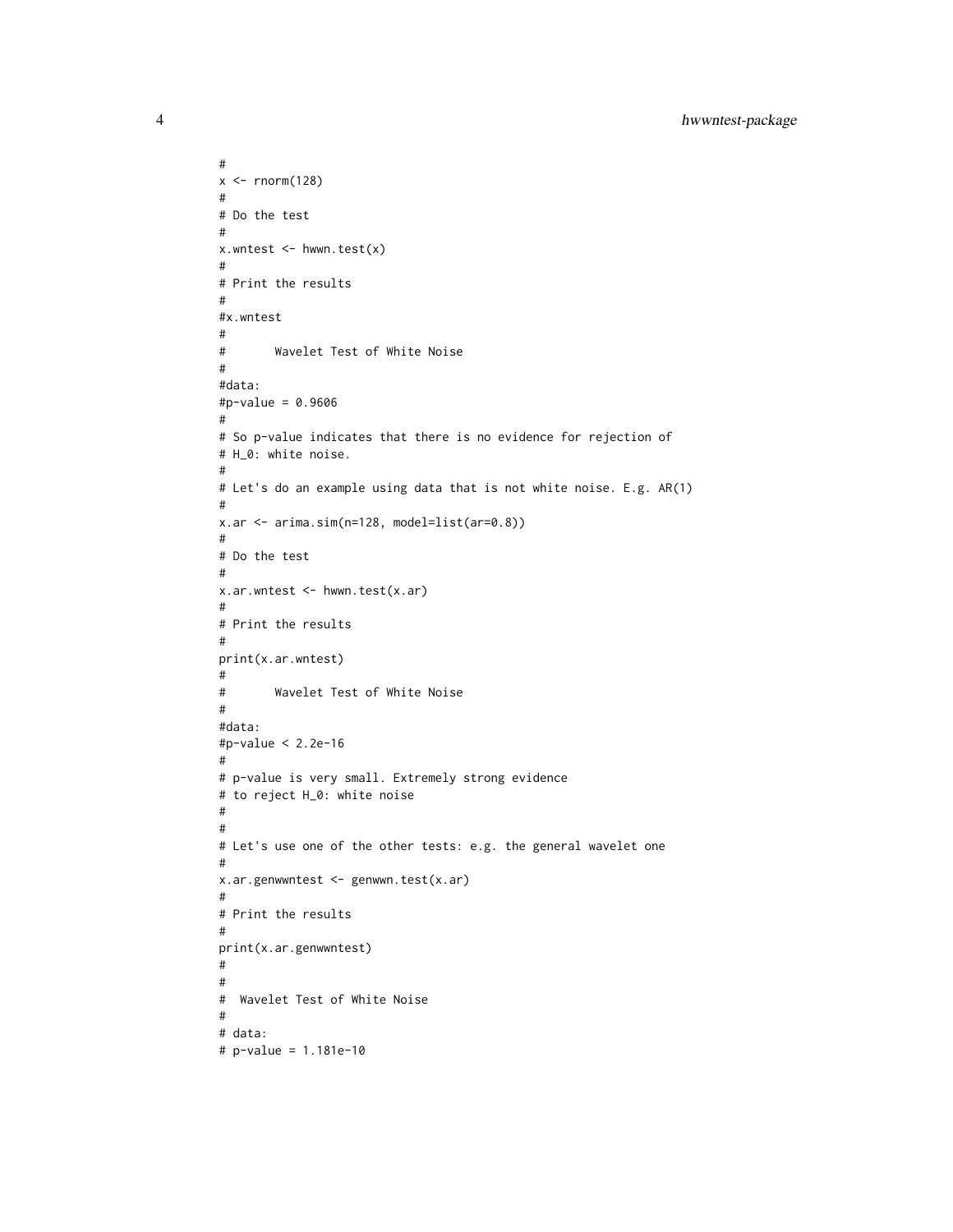#### <span id="page-4-0"></span>bartlettB.test 5

# # Again, p-value is very small

<span id="page-4-1"></span>bartlettB.test *Bartlett's B test for white noise*

#### Description

Bartlett's test uses the Kolmogorov-Smirnov test applied to the cumulative normalized periodogram.

#### Usage

 $bartletB.test(x, plot.it = FALSE)$ 

# Arguments

| X       | The time series you wish to test, of any length.                                                                                                                                                                                                                               |
|---------|--------------------------------------------------------------------------------------------------------------------------------------------------------------------------------------------------------------------------------------------------------------------------------|
| plot.it | If TRUE then the normalized cumulative periodogram is plotted along with a<br>straight line that indicates the theoretical line of this object under the null hy-<br>pothesis. A further plot of the density of the true statistic under the null hypoth-<br>esis is produced. |
|         |                                                                                                                                                                                                                                                                                |

#### Details

This test: (i) computes the periodogram, (ii) derives the normalized cumulative periodogram using the [cumperiod](#page-8-1) function. Under the null hypothesis of white noise the periodogram is a set of iid exponential random variables, asymptotically. So, the cumulative periodogram should look like a straight line at a 45 degree angle. The test statistic is the maximum deviation of the normalized cumulative periodogram and this straight line. The p-value of the test is computed within the function by the b.power function. This is an example of a Kolmogorov-Smirnov statistical test.

# Value

An object of class htest. A list containing the following components:

| statistic | The value of the Bartlett test statistic. |
|-----------|-------------------------------------------|
| p.value   | The p-value of the test                   |
| method    | A text string saying what the method was  |

# Note

Code was based on Professor Newton's explanation

#### Author(s)

G. P. Nason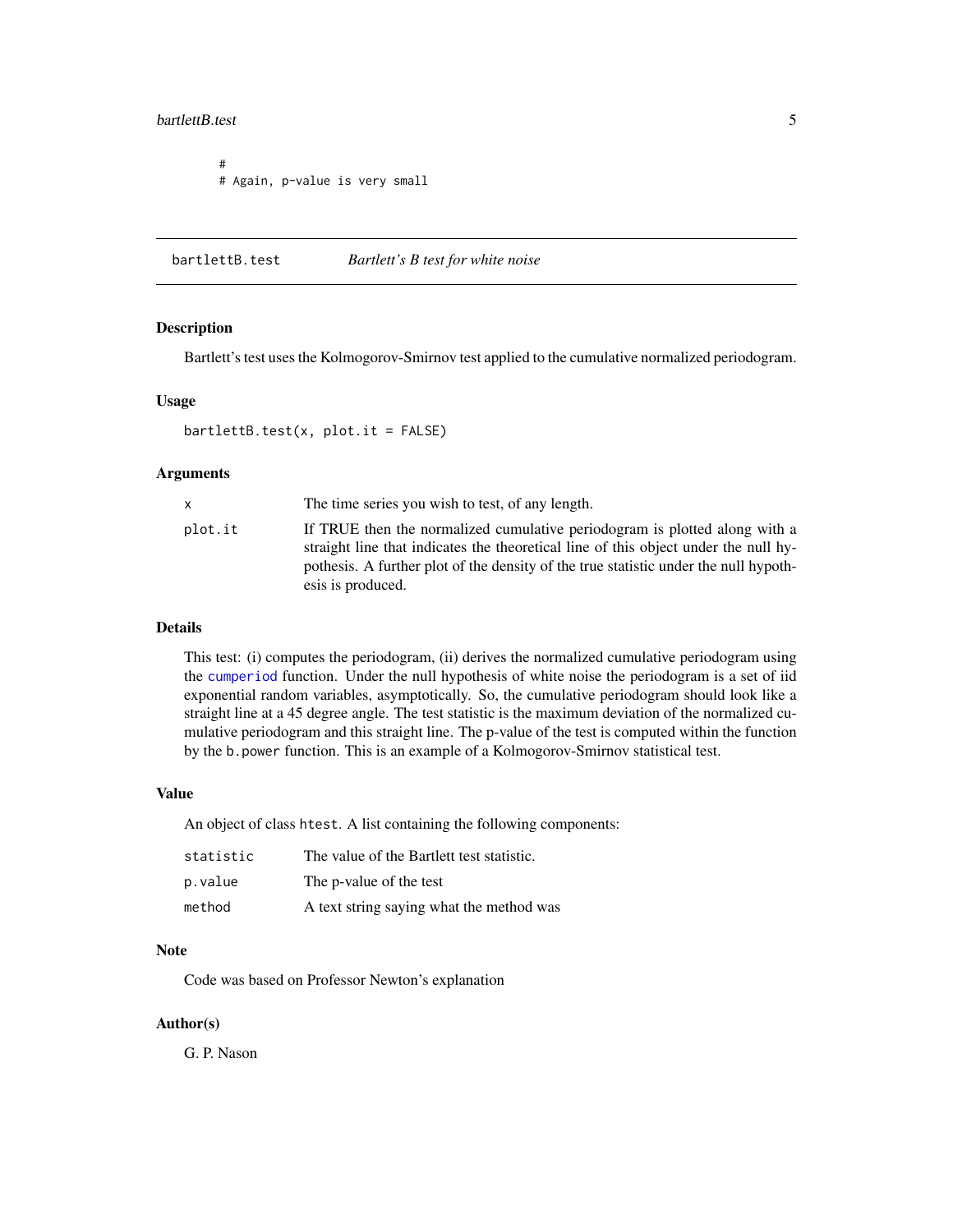#### References

Bartlett, M.S. (1967) Some Remarks on the Analysis of Time-Series. *J. R. Statist. Soc. B*, 54, 25-38.

<http://www.stat.tamu.edu/~jnewton/stat626/topics/topics/topic13.pdf> Link to Professor H. Joseph Newton's web page on Bartlett's test

Nason, G.P. and Savchev, D. (2014) White noise testing using wavelets. *Stat*, 3, 351-362. [http:](http://dx.doi.org/10.1002/sta4.69) [//dx.doi.org/10.1002/sta4.69](http://dx.doi.org/10.1002/sta4.69)

#### See Also

[compute.rejection](#page-5-1), [cumperiod](#page-8-1)

#### Examples

```
#
# Do white noise test on smallish data set
#
x < - rnorm(30)
bartlettB.test(x)
#
# For my realization the answer was:
#
#
# Bartlett B Test for white noise
#
#data:
#= 0.3747, p-value = 0.999
#
# So, we accept H_0
```
<span id="page-5-1"></span>compute.rejection *Function to compute empirical size or power for various tests of white noise.*

#### Description

Can generate white noise sequences, or ARMA time series and subject multiple realizations of these to various tests for white noise. The function then counts how many have been rejected to give some idea of empirical size (if no ar or ma term is specified) or power (if such terms are specified).

#### Usage

```
compute.rejection(ar = NULL, ma = NULL, npow = 100, nom.size = 0.05,
ndata = 1024, lapplyfn = lapply, Box.lag = 1, rand.gen = rnorm,
hwwn = TRUE, box = TRUE, bartlett = TRUE,
d00test = TRUE, genwwn = TRUE, hywn = TRUE, hywavwn = TRUE,
filter.number = 10, family = "DaubExPhase",
away. from = "standard", \ldots)
```
<span id="page-5-0"></span>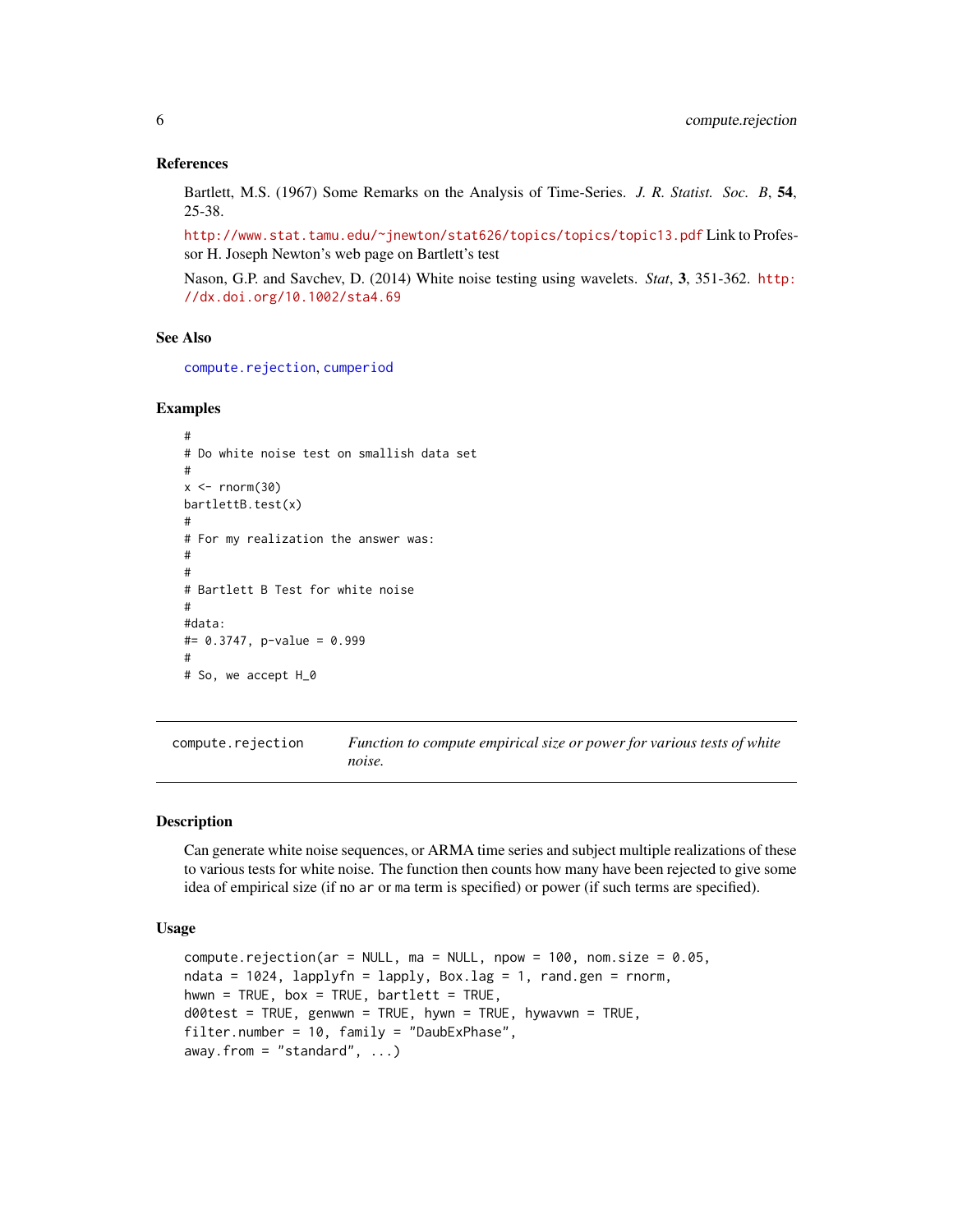<span id="page-6-0"></span>

| ar            | Any autoregressive terms to go directly to the arima. sim function. Leave as it<br>is if you wish to simulate white noise.                                                                                                                                                                                                                                                                                                                                                                                                                                                                                                   |
|---------------|------------------------------------------------------------------------------------------------------------------------------------------------------------------------------------------------------------------------------------------------------------------------------------------------------------------------------------------------------------------------------------------------------------------------------------------------------------------------------------------------------------------------------------------------------------------------------------------------------------------------------|
| ma            | As ar but for moving average terms.                                                                                                                                                                                                                                                                                                                                                                                                                                                                                                                                                                                          |
| npow          | The number of realizations to carry out. The best assessments are carried out<br>with high values of npow, e.g. 1000 or even 10000.                                                                                                                                                                                                                                                                                                                                                                                                                                                                                          |
| nom.size      | The nominal statistical size of the test. Note: this does not change the nomimal<br>size for ALL tests. You need to check each help pages for each function to check<br>what can be changed.                                                                                                                                                                                                                                                                                                                                                                                                                                 |
| ndata         | The length of the white noise or ARMA realizations. Power for both these tests<br>depends on sample size.                                                                                                                                                                                                                                                                                                                                                                                                                                                                                                                    |
| lapplyfn      | If you have the library parallel and a suitable multicore machine then this<br>function can run the realizations in parallel. If so, then you can change this<br>argument to lapplyfn=mclapply to take advantage of this.                                                                                                                                                                                                                                                                                                                                                                                                    |
| Box.lag       | The Box test tests for white noise by examining autocorrelation coefficients.<br>This argument specifies the max number of autocorrelation coefficients, ie. co-<br>efficients from lag 1 up to Box. lag.                                                                                                                                                                                                                                                                                                                                                                                                                    |
| rand.gen      | Alternative innovation generator. By default Gaussian innovations are used, but<br>you can specify alternatives to get heavy-tailed innovations, for example.                                                                                                                                                                                                                                                                                                                                                                                                                                                                |
| hwwn          | If TRUE then the hwwn, test will be evaluated, if FALSE then it won't be.                                                                                                                                                                                                                                                                                                                                                                                                                                                                                                                                                    |
| box           | If TRUE then the Box. test will be evaluated, if FALSE then it won't be.                                                                                                                                                                                                                                                                                                                                                                                                                                                                                                                                                     |
| bartlett      | If TRUE then the bartlettB. test will be evaluated, if FALSE then it won't<br>be.                                                                                                                                                                                                                                                                                                                                                                                                                                                                                                                                            |
| d00test       | If TRUE then the d00. test will be evaluated, if FALSE then it won't be.                                                                                                                                                                                                                                                                                                                                                                                                                                                                                                                                                     |
| genwwn        | If TRUE then the genwwn. test will be evaluated, if FALSE then it won't be.                                                                                                                                                                                                                                                                                                                                                                                                                                                                                                                                                  |
| hywn          | If TRUE then the hywn, test will be evaluated, if FALSE then it won't be.                                                                                                                                                                                                                                                                                                                                                                                                                                                                                                                                                    |
| hywavwn       | If TRUE then the hywavwn. test will be evaluated, if FALSE then it won't be.                                                                                                                                                                                                                                                                                                                                                                                                                                                                                                                                                 |
| filter.number | The number of vanishing moments of wavelets used in the general wavelet tests<br>(genwwn, hywn and hywavwn).                                                                                                                                                                                                                                                                                                                                                                                                                                                                                                                 |
| family        | Wavelet family, as for filter. number argument.                                                                                                                                                                                                                                                                                                                                                                                                                                                                                                                                                                              |
| away.from     | The number of finer scales not to use for the general wavelet tests. These tests<br>work by relying on the asymptotic normality of wavelet coefficients, but this<br>only becomes useful away from the finer scales. This argument can be an integer<br>in which case it defines the number of fine scales to ignore. Alternatively, you<br>can supply the argument "standard" which chooses an automatically selected<br>number of scales to stay away from which works well up to time series in length<br>of 1000. Better performance can be obtained for series longer than 1000 by<br>adapting the away. from argument. |
| .             | Other arguments to hwwn.test.                                                                                                                                                                                                                                                                                                                                                                                                                                                                                                                                                                                                |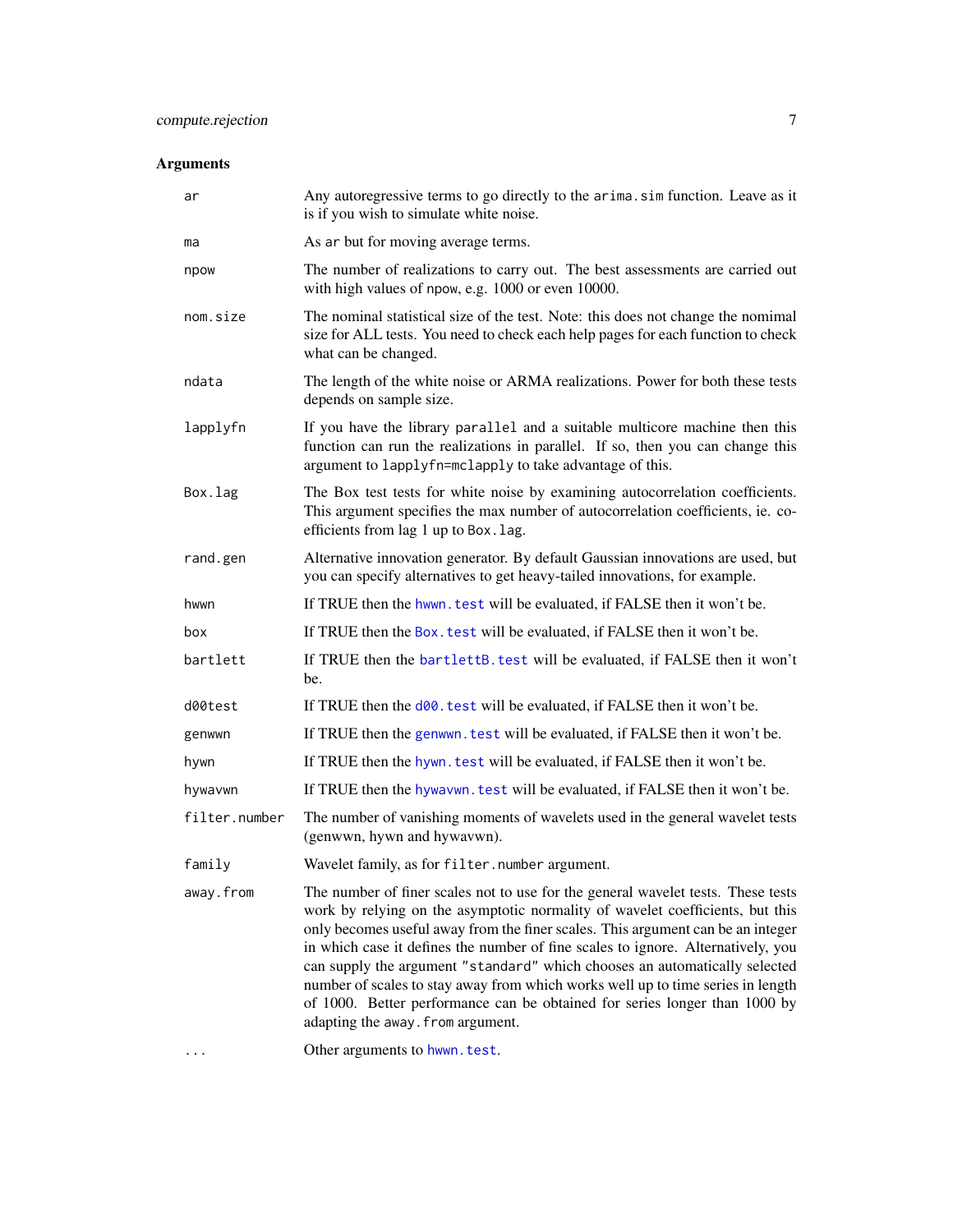#### <span id="page-7-0"></span>Details

This function repeatedly runs the hypothesis tests on realizations from a stochastic process which can be white noise (if ar and ma are NULL) or an ARMA process specified by ar and ma. It then counts how many times the null was rejected and returns this as proportion of the total number of realizations. In this way, this function can compute the empirical size and power of the tests.

#### Value

A list with eight components. Each component is a number, between zero and one, which corresponds to the empirical size or power of each test. Note, if any component is NULL this means that it was not evaluated and was 'turned off' in the command line by setting its name equal to FALSE.

#### Author(s)

Delyan Savchev and Guy Nason

# References

Nason, G.P. and Savchev, D. (2014) White noise testing using wavelets. *Stat*, 3, 351-362. [http:](http://dx.doi.org/10.1002/sta4.69) [//dx.doi.org/10.1002/sta4.69](http://dx.doi.org/10.1002/sta4.69)

#### See Also

[bartlettB.test](#page-4-1), [d00.test](#page-10-1), [genwwn.test](#page-13-1), [hwwn.test](#page-18-1), [hywn.test](#page-23-1), [hywavwn.test](#page-21-1)

#### Examples

```
#
# Compute empirical size of both tests using 1000 realizations
# with data of length 32
#
answer <- compute.rejection(npow=100, ndata=32)
#
# Print the answer
#
print(answer)
#$hwwntest.rejprop
#[1] 0.03
#
#$box.rejprop
#[1] 0.02
#
#$bartlett.rejprop
#[1] 0.01
#
#$d00.pow
#[1] 0.03
#
#$genwwn.pow
#[1] 0.02
#
```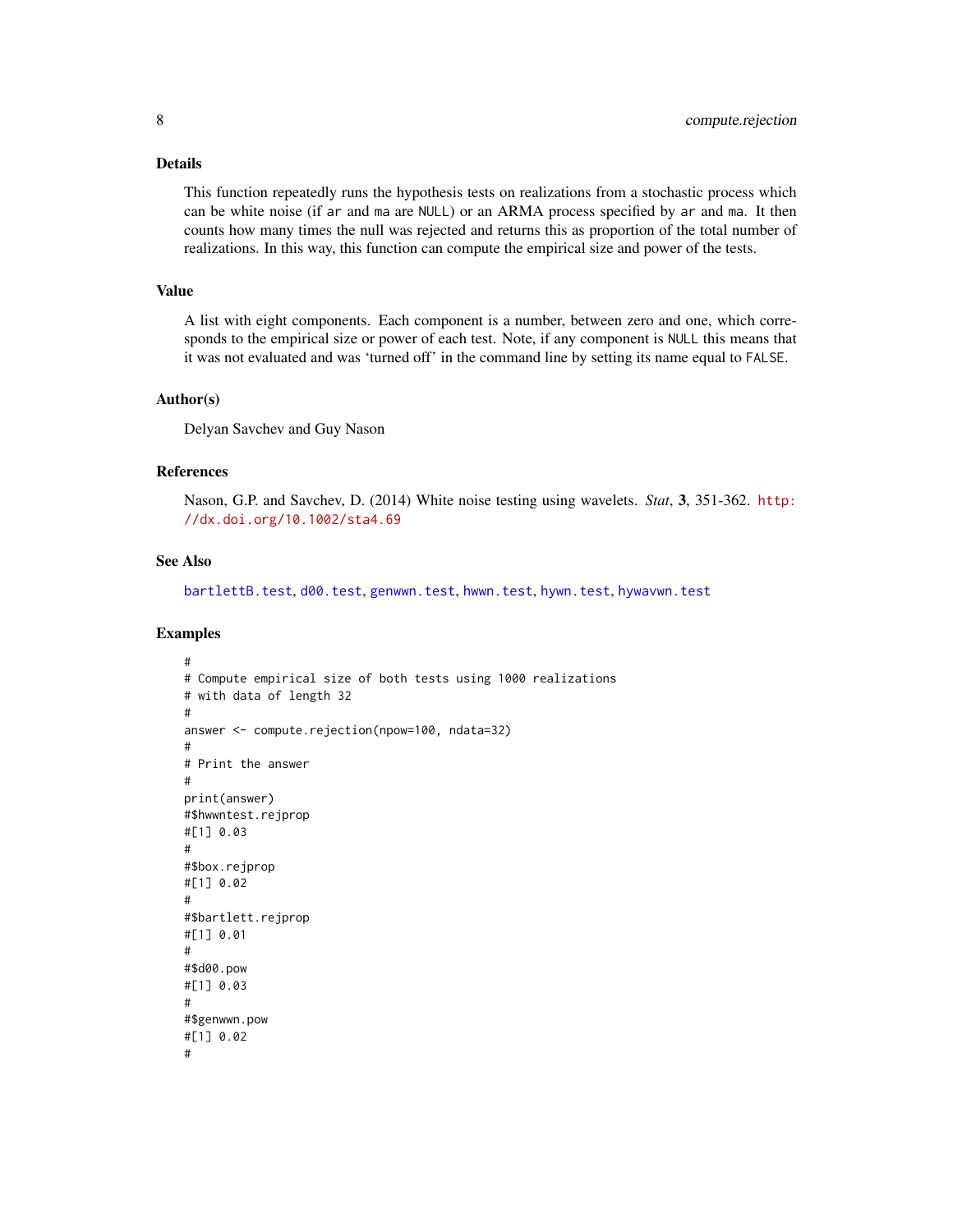<span id="page-8-0"></span>cumperiod 9

```
#$hywn.pow
#[1] 0.01
#
#$hywavwn.pow
#[1] 0.03
#
#
# So, all empirical sizes should be close to their nominal value of 0.05
#
# Now let's try and ascertain the empirical power on an AR(1)
#
answer <- compute.rejection(ar=0.8, npow=100, ndata=32)
#
# Print the answer
#
print(answer)
#$hwwntest.rejprop
#[1] 0.79
#
#$box.rejprop
#[1] 0.98
#
#$bartlett.rejprop
#[1] 0.97
#
#$d00.pow
#[1] 0.97
#
#$genwwn.pow
#[1] 0.94
#
#$hywn.pow
#[1] 0.95
#
#$hywavwn.pow
#[1] 0.85
#
# Most powers are pretty good.
```
<span id="page-8-1"></span>cumperiod *Compute cumulative normalized periodogram.*

#### Description

Computes cumulative normalized periodogram.

# Usage

cumperiod(x)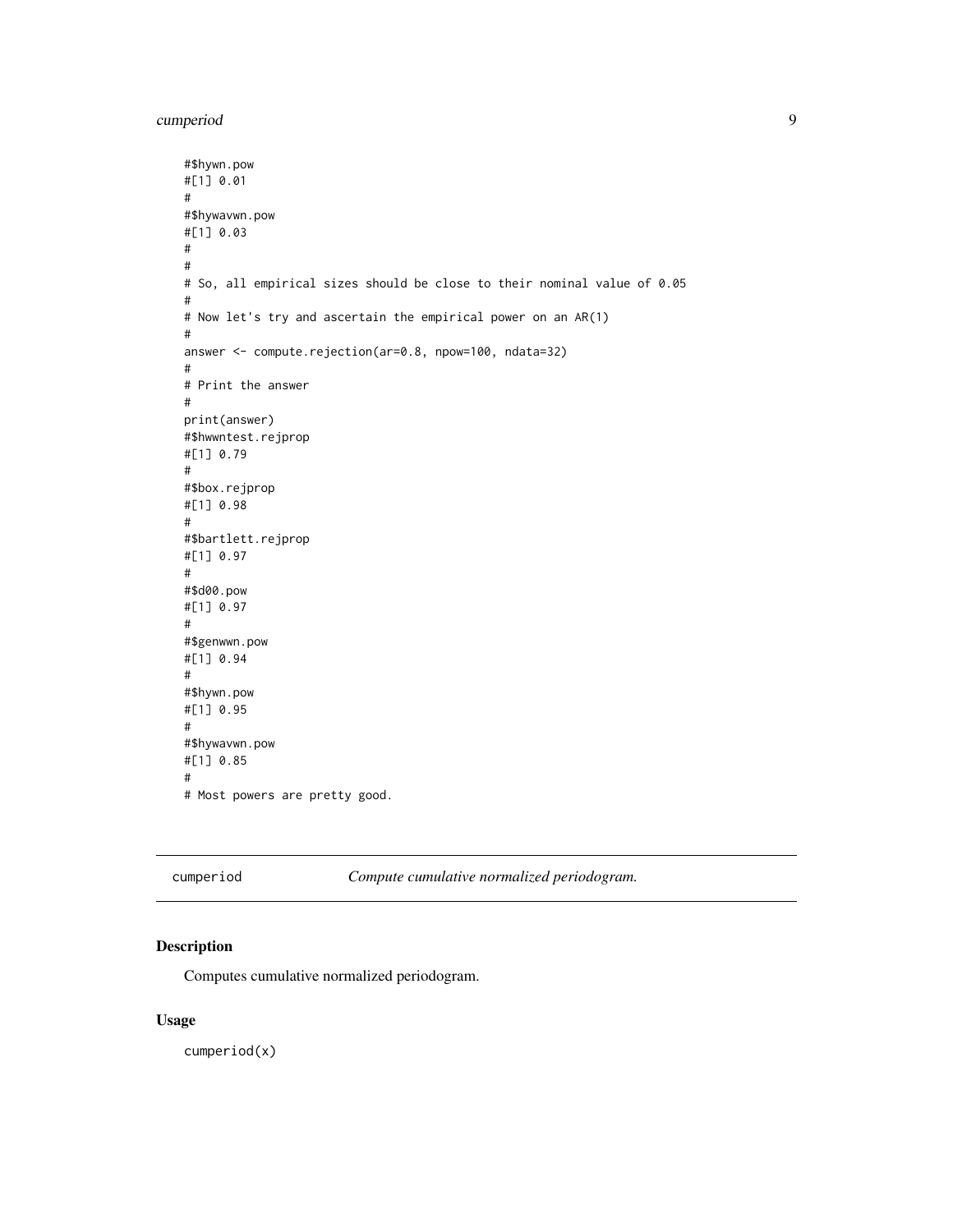#### <span id="page-9-0"></span>Arguments

|  | The time series you wish to compute the cumulative normalized periodogram. |  |  |
|--|----------------------------------------------------------------------------|--|--|
|  |                                                                            |  |  |

#### Details

Does as the title suggests

#### Value

A list containing the following two components:

| WD        | The Fourier frequencies where the cumulative normalized periodogram is eval- |
|-----------|------------------------------------------------------------------------------|
|           | uated at                                                                     |
| cumperiod | The cumulative normalized periodogram.                                       |

#### Note

Code was based on Professor Newton's explanation

# Author(s)

G. P. Nason

# References

Bartlett, M.S. (1967) Some Remarks on the Analysis of Time-Series. *J. R. Statist. Soc. B*, 54, 25-38.

[Link to Professor H. Joseph Newton's web page on Bartlett's test](http://www.stat.tamu.edu/~jnewton/stat626/topics/topics/topic13.pdf)

Nason, G.P. and Savchev, D. (2014) White noise testing using wavelets. *Stat*, 3, 351-362. [http:](http://dx.doi.org/10.1002/sta4.69) [//dx.doi.org/10.1002/sta4.69](http://dx.doi.org/10.1002/sta4.69)

# See Also

[bartlettB.test](#page-4-1), [compute.rejection](#page-5-1)

# Examples

```
#
# Use example time series
#
x < - rnorm(100)
x.cp \leftarrow \text{cumperiod}(x)#
# Can plot it, if you like
#
## Not run: plot(x.cp$wp, x.cp$cumperiod, type="l", xlab="Frequency",
ylab="Cumulative Normalized Periodogram")
## End(Not run)
#
```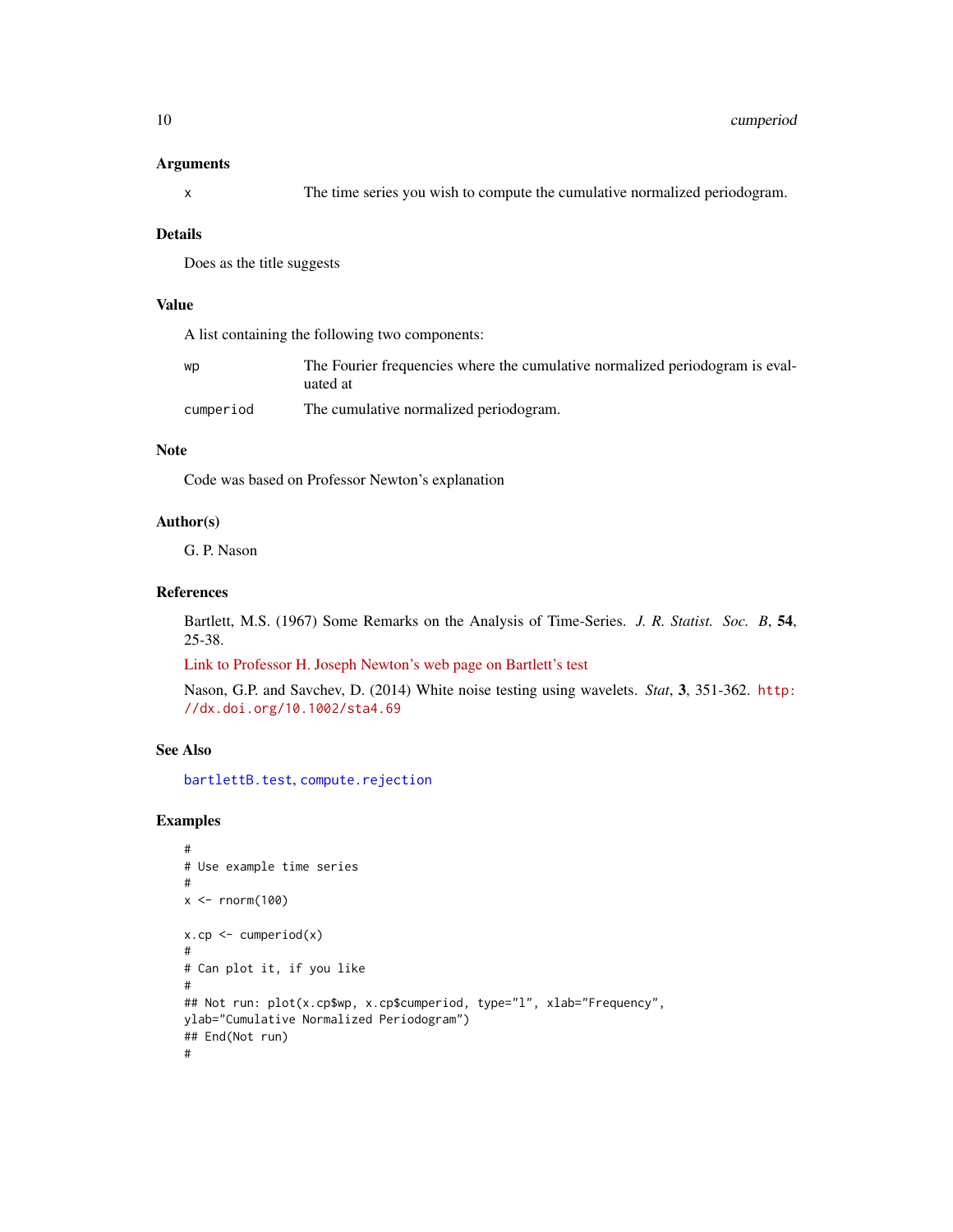#### <span id="page-10-0"></span>d00.test 11

```
# You can try replacing the x by, say, an AR(1) using arima.sim and
# you'll get a very different shaped line, depending on the AR(1)
# parameter.
```
<span id="page-10-1"></span>d00.test *Test for white noise based on the coarsest scale Haar wavelet coefficient of the spectrum.*

#### Description

Computes the coarsest scale Haar wavelet coefficient of the periodogram but directly using a formula based on a particular linear combination of autocorrelation coefficients. Then performs a hypothesis test by comparing the test statistic to a standard normal distribution.

# Usage

d00.test(x)

#### Arguments

x The time series you want to test, of arbitrary length.

# Value

An object of class htest containing the following components.

| statistic | The test statistic                  |
|-----------|-------------------------------------|
| p.value   | The p-value of the test             |
| method    | A test string indicating the method |

# Author(s)

Delyan Savchev and Guy Nason

# References

Nason, G.P. and Savchev, D. (2014) White noise testing using wavelets. *Stat*, 3, 351-362. [http:](http://dx.doi.org/10.1002/sta4.69) [//dx.doi.org/10.1002/sta4.69](http://dx.doi.org/10.1002/sta4.69)

# See Also

[compute.rejection](#page-5-1),[hwwn.test](#page-18-1)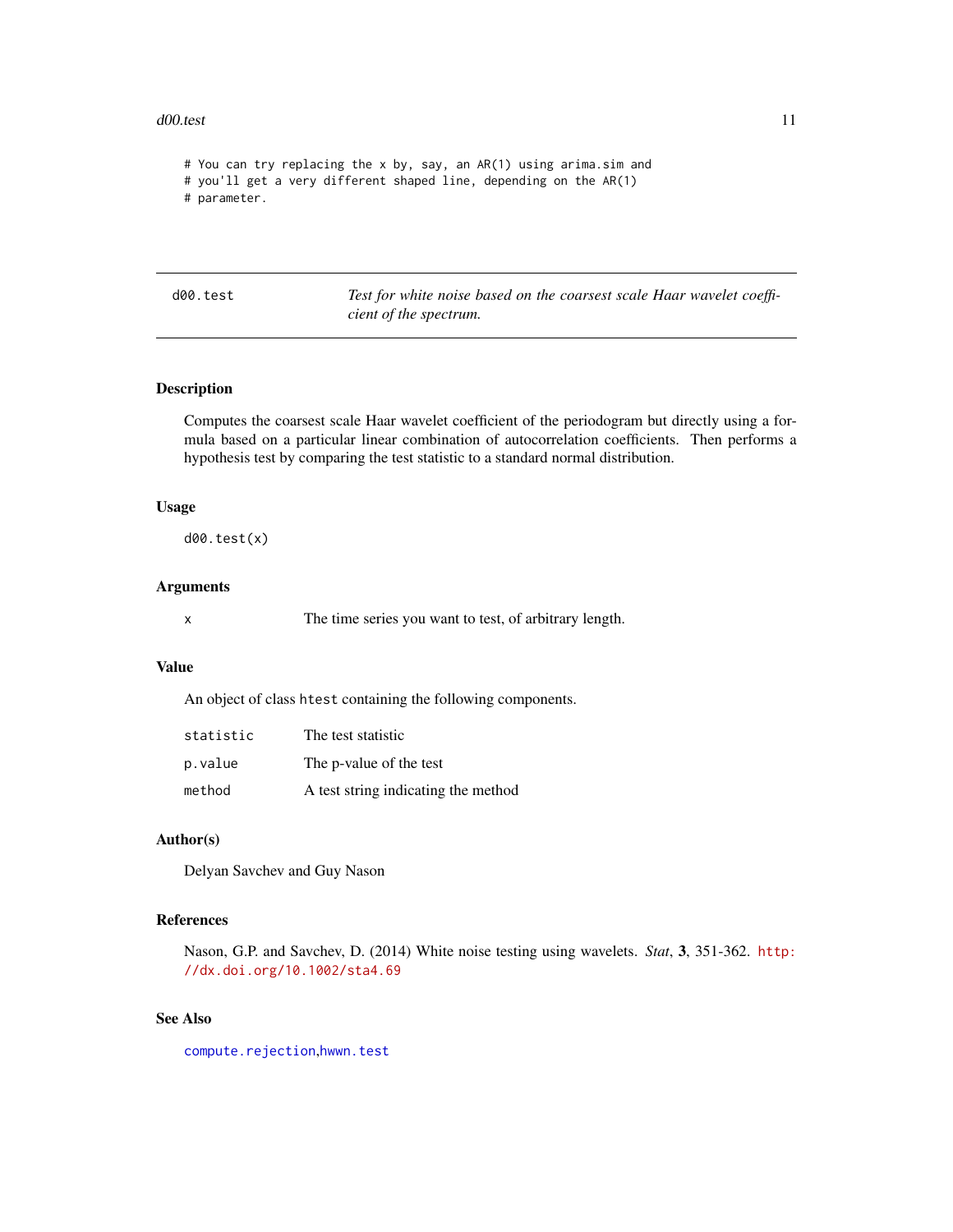# Examples

```
#
# Test data set
#
x < - rnorm(30)
#
#
answer \leq d00.test(x)
#
# My answer was:
#
# d00 test on acfs
#
#data:
#= -1.696, p-value = 0.08989
```
genwwn.powerplot *Plot (approximation) to the theoretical power of the* [genwwn.test](#page-13-1) *test for ARMA processes (including, of course, white noise itself) for a range of sample sizes.*

#### Description

Computes and plots (approximation) to the theoretical power of the [genwwn.test](#page-13-1) test using the [genwwn.thpower](#page-15-1) function.

# Usage

```
genwwn.powerplot(N =c(32, 64, 128, 256, 512, 1024), ar = NULL,
ma = NULL, plot.it = TRUE, sigsq = 1, alpha = 0.05,
away.from = "standard", filter.number = 10,
family = "DaubExPhase", verbose = FALSE, ylim=c(0,1))
```

| Ν       | Vector of lengths of the series you want to plot theoretical power for.                                                                                                                                                                                                                                                   |
|---------|---------------------------------------------------------------------------------------------------------------------------------------------------------------------------------------------------------------------------------------------------------------------------------------------------------------------------|
| ar      | Autoregressive parameters. A vector with $p$ entries for $AR(p)$ with the first entry<br>being the value for lag-one term (alpha_1), the second entry being the value for<br>the lag-two term (alpha_2) etc. If this argument is NULL then there are no AR<br>terms.                                                      |
| ma      | Similar to the ar argument except for MA terms. A vector of length q for $MA(q)$<br>parameters, with first entry being beta <sub>1</sub> , the second being beta <sub>2</sub> , etc. If this<br>argument is NULL then there are no MA terms.                                                                              |
| plot.it | If TRUE then a plot of theoretical power against sample size is produced. The<br>computed theoretical powers for the fixed sample sizes specified by N are plotted<br>as crosses. The crosses are then joined by a dashed line to indicate a likely<br>trajectory of the theoretical power for sample sizes not computed. |

<span id="page-11-0"></span>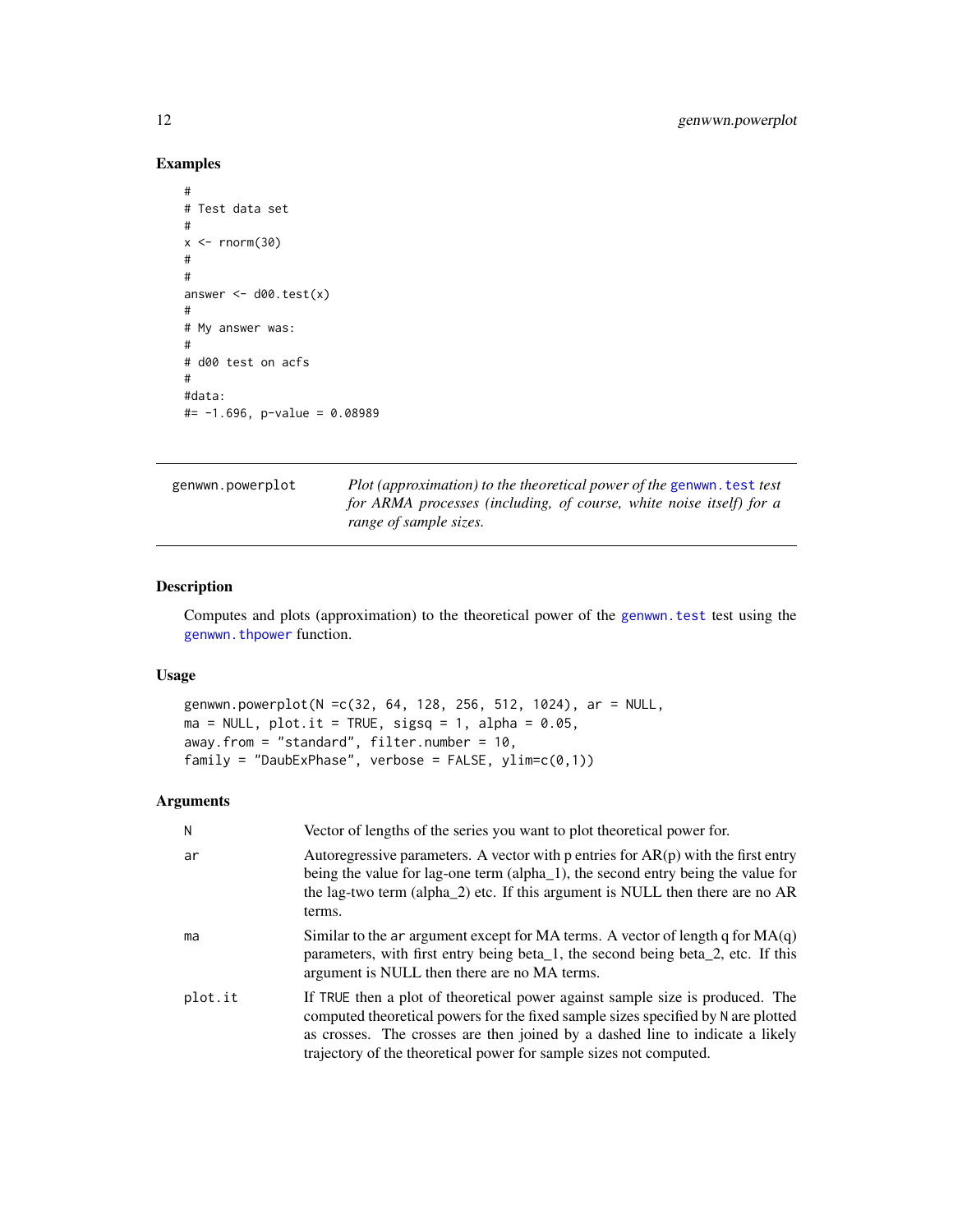<span id="page-12-0"></span>

| sigsq         | The theoretical innovation variance (also the variance of white noise if ar=ma=NULL.                                                                                                                                                                                                                                                                           |
|---------------|----------------------------------------------------------------------------------------------------------------------------------------------------------------------------------------------------------------------------------------------------------------------------------------------------------------------------------------------------------------|
| alpha         | The nominal size of the test for this theoretical power calculation.                                                                                                                                                                                                                                                                                           |
| away.from     | Describes how many fine scales to exclude, the same as in genwwn, test. This<br>can be an integer up to the number of scales. However, mostly you can leave<br>this at "standard" where the scales calculation is automatically determined.                                                                                                                    |
| filter.number | The number of vanishing moments in the Daubechies series of wavelets.                                                                                                                                                                                                                                                                                          |
| family        | The wavelet family.                                                                                                                                                                                                                                                                                                                                            |
| verbose       | If TRUE then informative messages are printed during the progress of the func-<br>tion.                                                                                                                                                                                                                                                                        |
| ylim          | The theoretical power is a probability and lies in the range of zero to one and<br>this argument specifies those limits for the vertical axis. These can be changed<br>to whatever you like. E.g. if all the powers were similar (e.g. if the null se-<br>ries was white noise and alpha=0.05 then the theoretical powers would all be<br>approximately 0.05.) |

# Details

Function calculates the value of the power function at the specified sample sizes using the [genwwn.thpower](#page-15-1) function. Then these values are plotted and returned.

# Value

A list containing the following components.

| N             | The vector of sample sizes.                            |
|---------------|--------------------------------------------------------|
| power         | The computed theoretical powers for each sample size   |
| ar            | The autoregressive parameters, NULL if there are none. |
| ma            | The moving average parameters, NULL if there are none. |
| sigsq         | The innovation variance used                           |
| alpha         | The significance level used                            |
| away.from     | The value of the away. from argument supplied          |
| filter.number | The wavelet filter number used                         |
| family        | The wavelet family used                                |

# Author(s)

Delyan Savchev and Guy Nason

# References

Nason, G.P. and Savchev, D. (2014) White noise testing using wavelets. *Stat*, 3, 351-362. [http:](http://dx.doi.org/10.1002/sta4.69) [//dx.doi.org/10.1002/sta4.69](http://dx.doi.org/10.1002/sta4.69)

# See Also

[genwwn.test](#page-13-1), [genwwn.thpower](#page-15-1)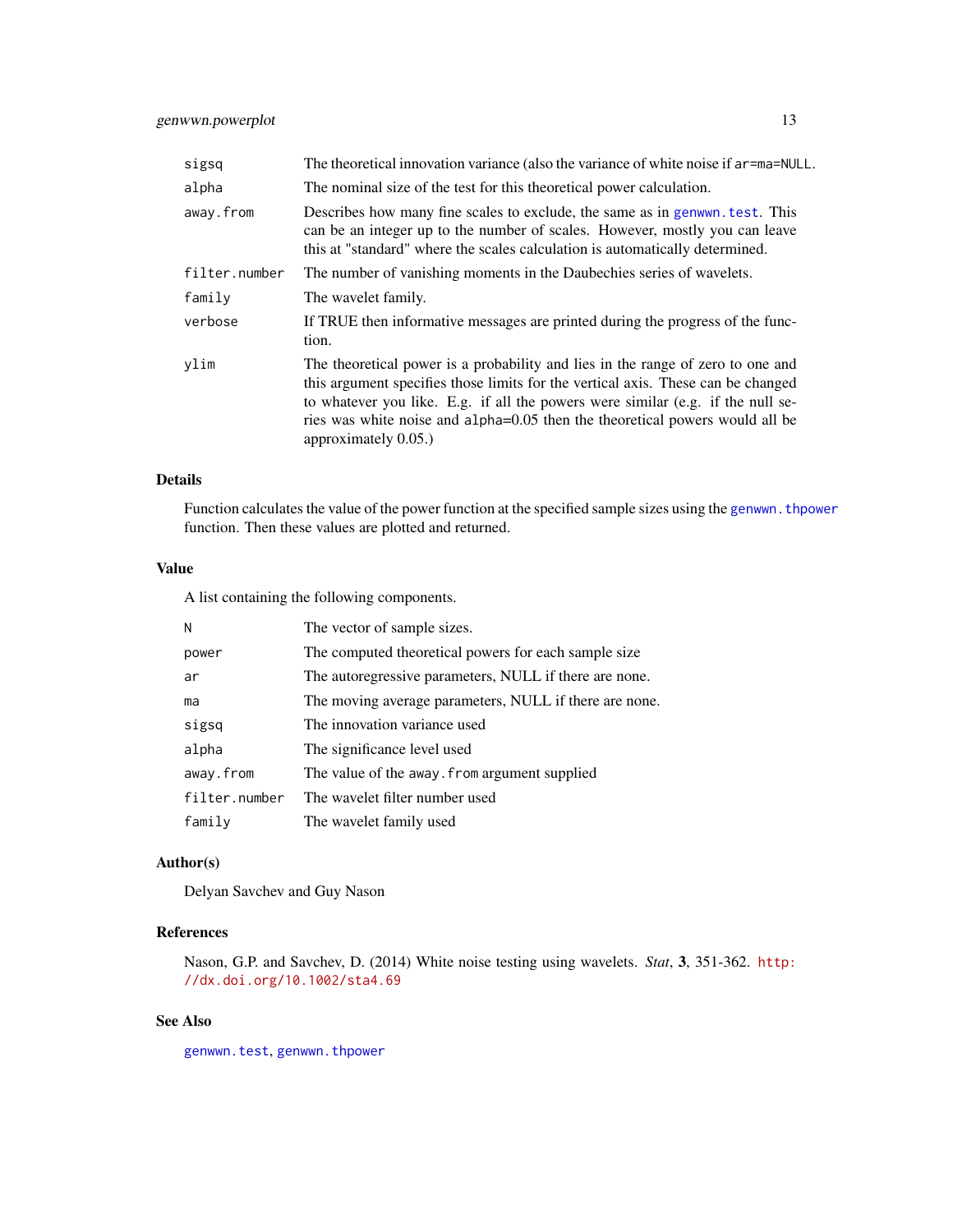# Examples

```
#
# Plot theoretical power for white noise
#
## Not run: genwwn.powerplot()
#
# Plot theoretical power for AR(1) process
#
## Not run: genwwn.powerplot(ar=0.8)
```
genwwn.test *White noise test using general wavelets.*

# Description

Performs test for white noise using a general wavelet decomposition of a normalized periodogram.

# Usage

```
genwwn.test(x, away.from = "standard", lowlev = 0, plot.it = FALSE,
stopeveryscale = FALSE, filter.number = 10,
family = "DaubExPhase", mc.method = p.adjust.methods,
mac.spread = 10, verbose = FALSE)
```

| X             | The time series you wish to test (of dyadic length).                                                                                                                                                                                                                                                                                                                                                                                                                                                                                  |
|---------------|---------------------------------------------------------------------------------------------------------------------------------------------------------------------------------------------------------------------------------------------------------------------------------------------------------------------------------------------------------------------------------------------------------------------------------------------------------------------------------------------------------------------------------------|
| away.from     | Number of fine scales to stay away from, see details below. If "standard" then<br>this is automatically computed for sample sizes up to length of 1024. If you have<br>a longer series then the test will still work but might not be quite as powerful<br>(but probably not too bad either).                                                                                                                                                                                                                                         |
| lowlev        | The coarsest coefficient to evaluate. This should always be left at 0.                                                                                                                                                                                                                                                                                                                                                                                                                                                                |
| plot.it       | If TRUE then a series of plots similar to the ones produced in the hwwn. test<br>function is produced. See that help page for further details on what the plots<br>show.                                                                                                                                                                                                                                                                                                                                                              |
|               | stopeveryscale If TRUE then if plot.it=TRUE then a 'scan' is issued after every plot. Just hit<br><b>RETURN</b> to continue.                                                                                                                                                                                                                                                                                                                                                                                                          |
| filter.number | The number of vanishing moments of the wavelet used to compute coefficients<br>that are then evaluated to see whether they are zero. In principle, best compres-<br>sion for a sparse evaluation of the normalized spectrum should mean we use the<br>smoothest wavelets with the highest number of vanishing moments which is ten.<br>The other components of the function are optimized for ten vanishing moments.<br>The function will still work for other numbers of vanishing moments but maybe<br>with slightly reduced power. |
| family        | Wavelet family to go with filter.number.                                                                                                                                                                                                                                                                                                                                                                                                                                                                                              |

<span id="page-13-0"></span>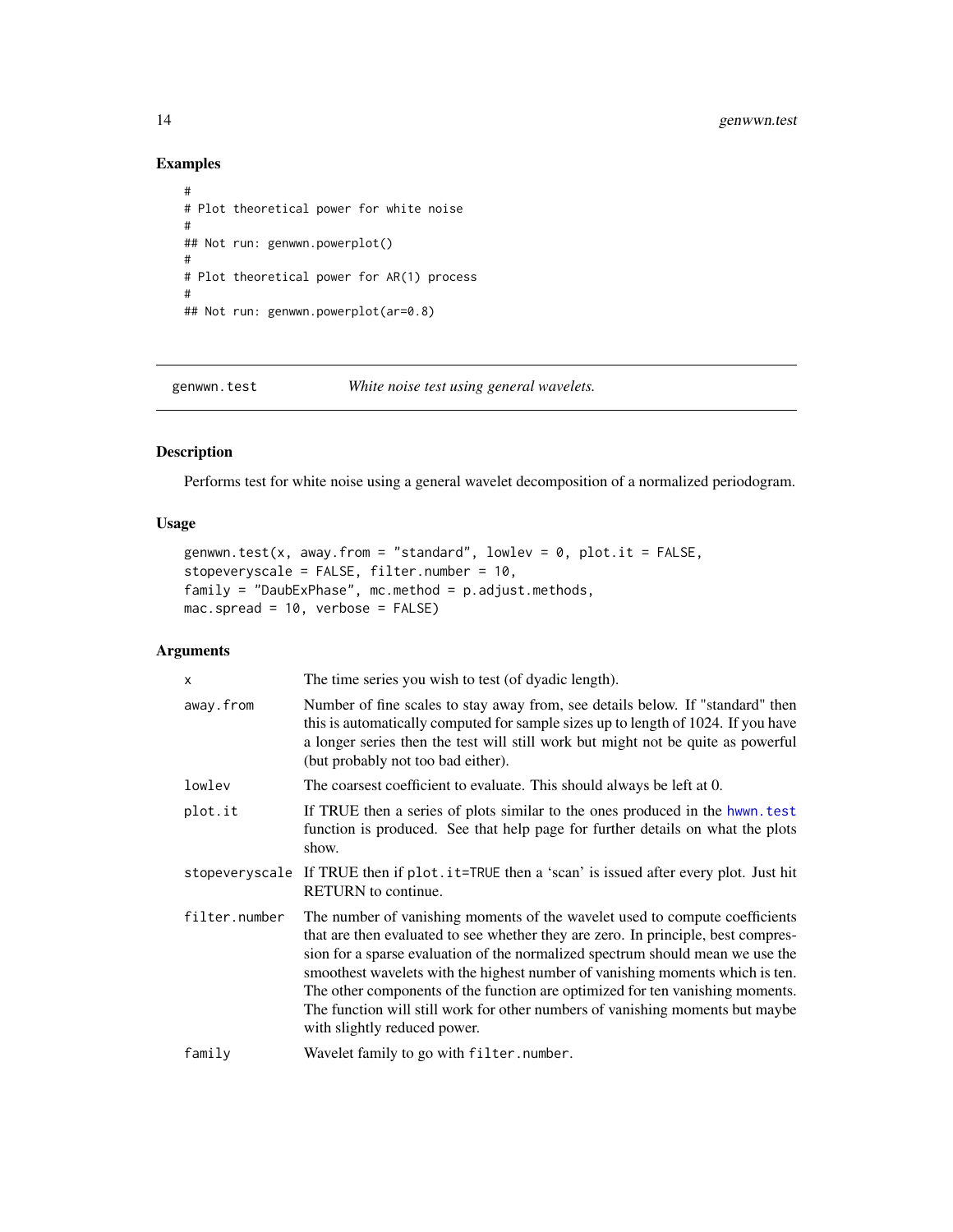<span id="page-14-0"></span>

| mc.method  | The type of multiple hypothesis correction, see p. adjust for details.             |
|------------|------------------------------------------------------------------------------------|
| mac.spread | Horizontal range for plotting of wavelet coefficients, only used if plot. it=TRUE. |
| verbose    | If TRUE some information messages are printed.                                     |

#### Details

This function computes the normalized periodogram, and then subjects it to a wavelet transform with respect to any wavelet (in wavethresh). Under the null hypothesis of white noise the coefficients should all close to zero and this function works out, for each coefficient, how close statistically it is to zero by assuming a Gaussian null distribution with mean zero and variance one. Then the multiple p-values from each of these tests are adjusted for multiple hypothesis test by using the p.adjust function before returning an overall p-value for the test. The test has been optimized for using the filter.number=10 wavelet and away.from="standard", but should work pretty well for other wavelets and even away.from values of more than 2-3 for moderate numbers of scales, and potentially higher for longer data sets.

An approximation to the theoretical power of this test can be obtained using the [genwwn.thpower](#page-15-1) function.

#### Value

An object of class htest with the following components.

p.val.collector

|              | All the of unadjusted p-values    |
|--------------|-----------------------------------|
| p.val.adjust | All of the adjusted p-values      |
| p.value      | The overall p-value of the test   |
| method       | A text string describing the test |

#### Author(s)

Delyan Savchev and Guy Nason

#### References

Nason, G.P. and Savchev, D. (2014) White noise testing using wavelets. *Stat*, 3, 351-362. [http:](http://dx.doi.org/10.1002/sta4.69) [//dx.doi.org/10.1002/sta4.69](http://dx.doi.org/10.1002/sta4.69)

### See Also

[compute.rejection](#page-5-1), [genwwn.thpower](#page-15-1)

#### Examples

```
#
# Generate test set, of dyadic length
#
x \le - rnorm(64)
#
# Do the test:
```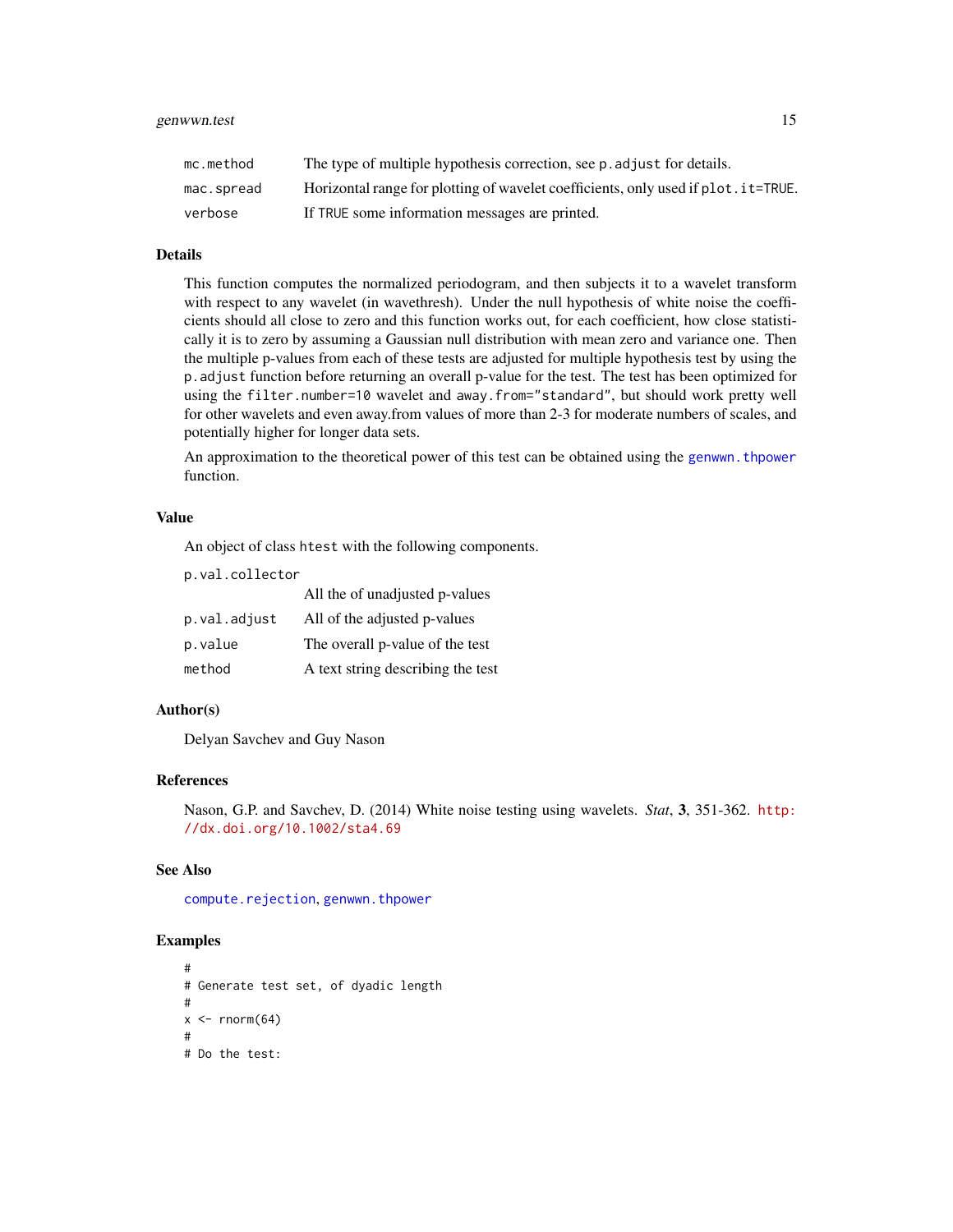```
#
answer <- genwwn.test(x)
#
# What do we get?
#
#answer
#
# Wavelet Test of White Noise
#
#data:
#p-value = 0.4629
```
<span id="page-15-1"></span>genwwn.thpower *Compute (approximation) to the theoretical power of the* [genwwn.test](#page-13-1) *test for ARMA processes (including, of course, white noise itself).*

# Description

Compute (approximation) to the theoretical power of the [genwwn.test](#page-13-1) test. Note: this function does no simulation, it merely computes an approximation to the likely statistical power (or size) of the [genwwn.test](#page-13-1) function. It can be useful to establish the reverse question: what sample size do I require to achieve a certain power for a given ARMA process?

#### Usage

genwwn.thpower(N = 128, ar = NULL, ma = NULL, plot.it = FALSE, sigsq = 1, alpha =  $0.05$ , away.from = "standard", filter.number = 10, family = "DaubExPhase", verbose = FALSE)

| N       | The length of the series you want to get a theoretical power result for.                                                                                                                                                                                           |
|---------|--------------------------------------------------------------------------------------------------------------------------------------------------------------------------------------------------------------------------------------------------------------------|
| ar      | Autoregressive parameters. A vector with p entries for $AR(p)$ with the first entry<br>being the value for lag-one term (alpha_1), the second entry being the value for<br>the lag-two term (alpha_2) etc. If this argument is NULL then there are no AR<br>terms. |
| ma      | Similar to the ar argument except for MA terms. A vector of length q for $MA(q)$<br>parameters, with first entry being beta <sub>1</sub> , the second being beta <sub>2</sub> , etc. If this<br>argument is NULL then there are no MA terms.                       |
| plot.it | If TRUE then two plots are produced. The first is of the time series spectrum you<br>are considering (controlled by the N, ar and ma arguments.) The second is a plot<br>of the wavelet coefficients of the normalized spectrum.                                   |
| sigsq   | The theoretical innovation variance (also the variance of white noise if ar=ma=NULL.                                                                                                                                                                               |
| alpha   | The nominal size of the test for this theoretical power calculation.                                                                                                                                                                                               |

<span id="page-15-0"></span>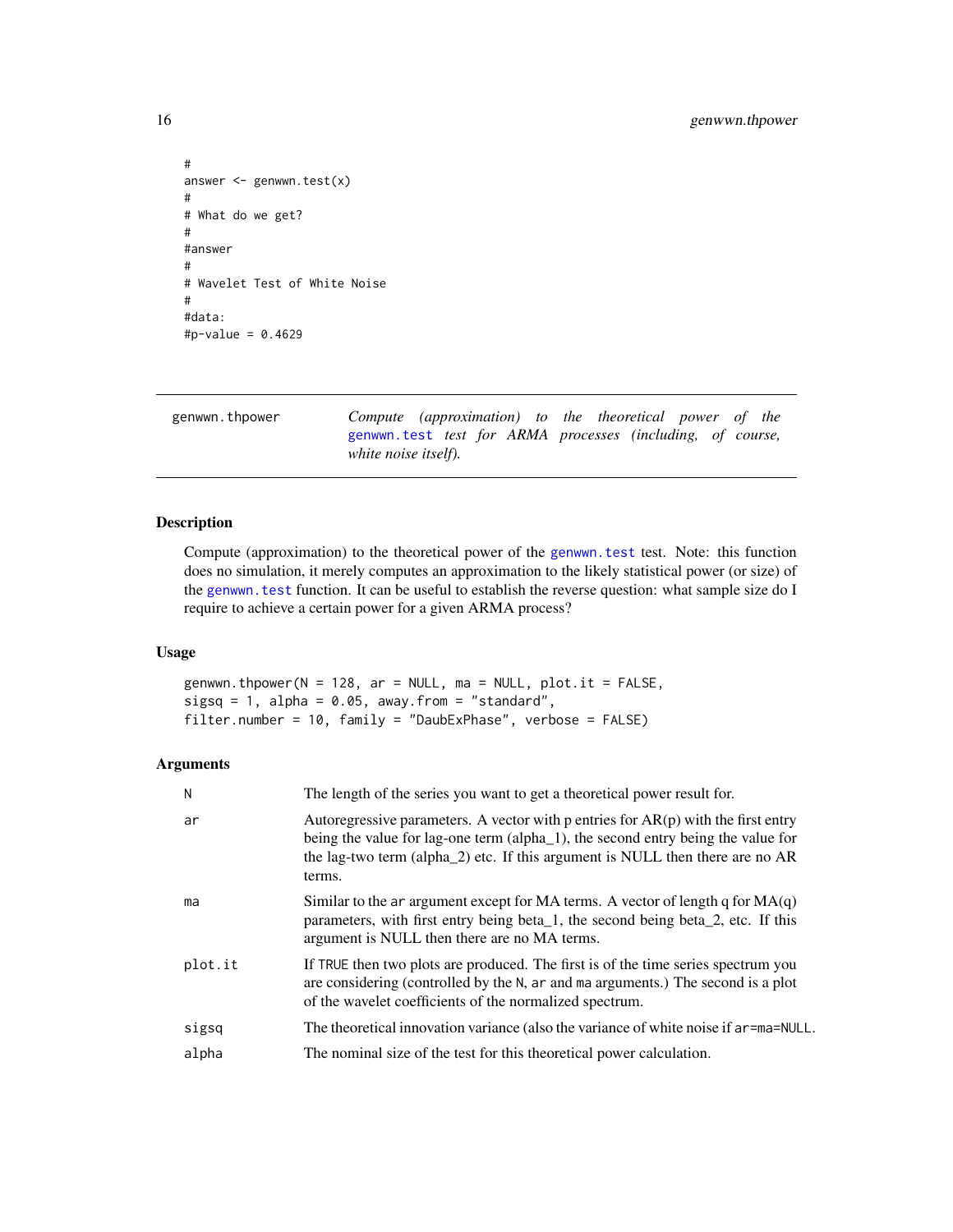# <span id="page-16-0"></span>genwwn.thpower 17

| away.from     | Describes how many fine scales to exclude, the same as in genwwn. test. This<br>can be an integer up to the number of scales. However, mostly you can leave<br>this at "standard" where the scales calculation is automatically determined. |
|---------------|---------------------------------------------------------------------------------------------------------------------------------------------------------------------------------------------------------------------------------------------|
| filter.number | The number of vanishing moments in the Daubechies series of wavelets.                                                                                                                                                                       |
| family        | The wavelet family.                                                                                                                                                                                                                         |
| verbose       | If TRUE then informative messages are printed during the progress of the func-<br>tion.                                                                                                                                                     |

# Details

Function calculates the value of the power function at the specified arguments. It does this by: (i) specifying the functional spectrum of the ARMA process (which can be flat, ie white noise); (ii) calculating the variance of the ARMA process by numerical integration of the spectrum; (iii) calculating the spectrum values at the Fourier frequencies; (iv) calculating the wavelet coefficients at the exact spectrum values; (v) computing the exact variance of the wavelet coefficients of the squared normalized spectrum; (vi) computing the approximate power of the whole lot.

# Value

A list containing the following components.

| $C$ .alpha.c | The critical value for the test, which is the nominal size critical value after cor-<br>rection for multiple hypothesis tests (correction using Bonferroni). |
|--------------|--------------------------------------------------------------------------------------------------------------------------------------------------------------|
| th.power     | The computed theoretical power                                                                                                                               |
| norspecwd    | The wavelet coefficients of the true spectrum                                                                                                                |
| norspecvarwd | The squared wavelet transform of the squared normalized spectrum                                                                                             |
| all.hwc      | All of the wavelet coefficients from the normalized true specturm as a single<br>vector                                                                      |
| all.sdwc     | The 'true' standard deviations of the wavelet coefficients                                                                                                   |

#### Author(s)

Delyan Savchev and Guy Nason

# References

Nason, G.P. and Savchev, D. (2014) White noise testing using wavelets. *Stat*, 3, 351-362. [http:](http://dx.doi.org/10.1002/sta4.69) [//dx.doi.org/10.1002/sta4.69](http://dx.doi.org/10.1002/sta4.69)

# See Also

[genwwn.test](#page-13-1), [sqwd](#page-29-1)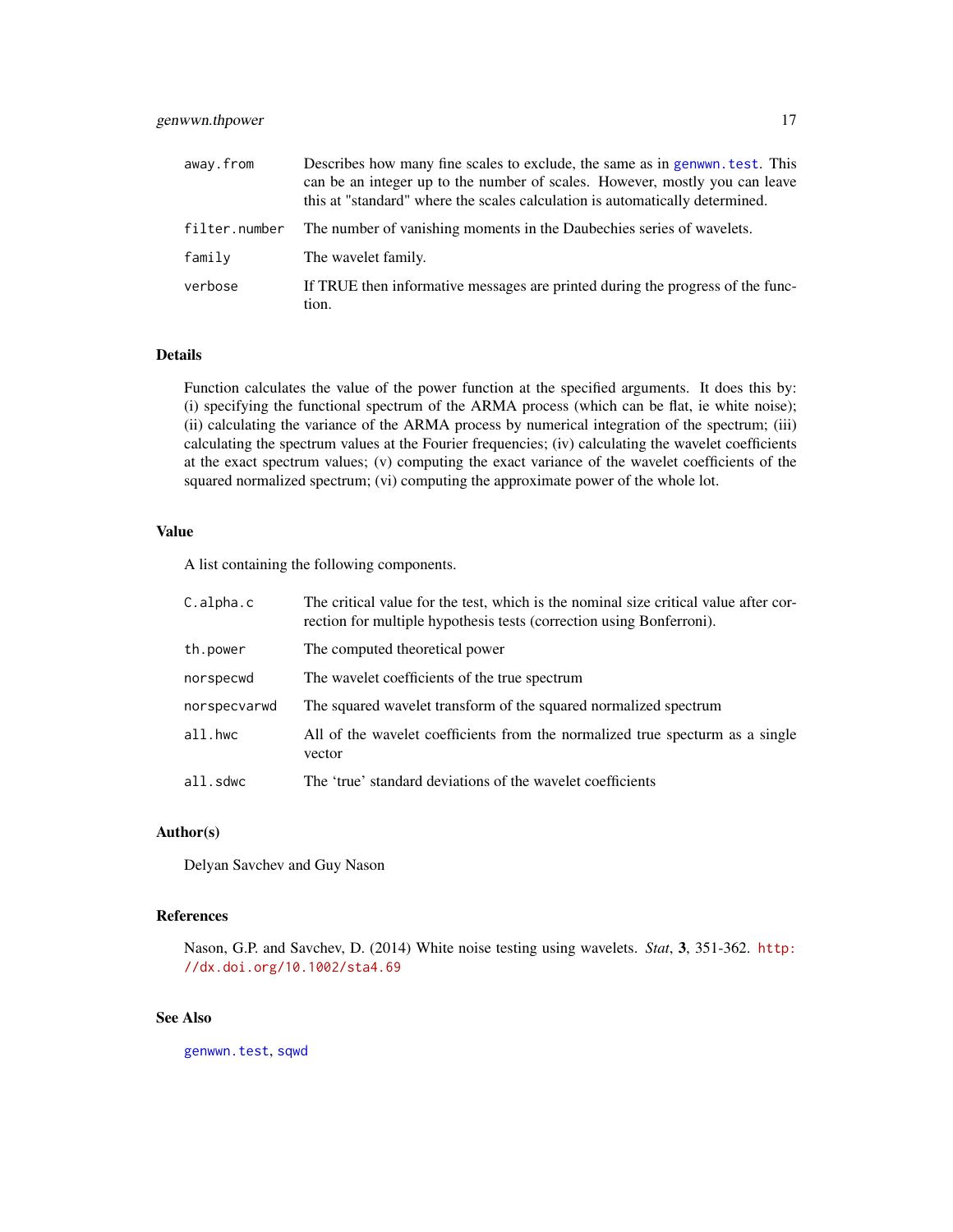# Examples

```
#
# Calculate what the theoretical actual size is likely to be for the
# genwwn.test for a white noise sequence of T=64, nominal size=0.05
#
genwwn.thpower(N=64)$th.power
#[1] 0.04894124
#
# This is pretty close to the nominal size of 5%. Good.
#
# What is the power of detection for the AR(1) process with alpha=0.3?
# Let's say with sample size of T=32
#
genwwn.thpower(N=32, ar=0.3)$th.power
#[1] 0.2294128
#
# That's pretty poor, we'll only detect about 23% of cases. Can we achieve
# a power of 90%? Actually, it turns out that by repeating these above
# functions with N=128 gives a power of 61%, and for N=256 we get a power of
# 90%.
```
<span id="page-17-1"></span>hwwn.dw *Compute discrete wavelets*

#### **Description**

Compute discrete wavelets up to some scale

#### Usage

hwwn.dw(J, filter.number, filter.family)

#### Arguments

| The number of scales of discrete wavelets to produce. |
|-------------------------------------------------------|
| filter.number The wavelet filter number.              |
| filter.family The wavelet family to produce.          |

#### Details

Uses the delta value method and uses wr to reconstruct the wavelets. See Nason, von Sachs and Kroisandt 2000 for details.

Note: this function is the same as the discrete.wavelets function in the AutoSpec package, but copied here.

#### Value

A list of length J, each component of the list corresponds to a different scale of wavelets. Component 1 is the finest scale, component 2 is the next finest and so on.

<span id="page-17-0"></span>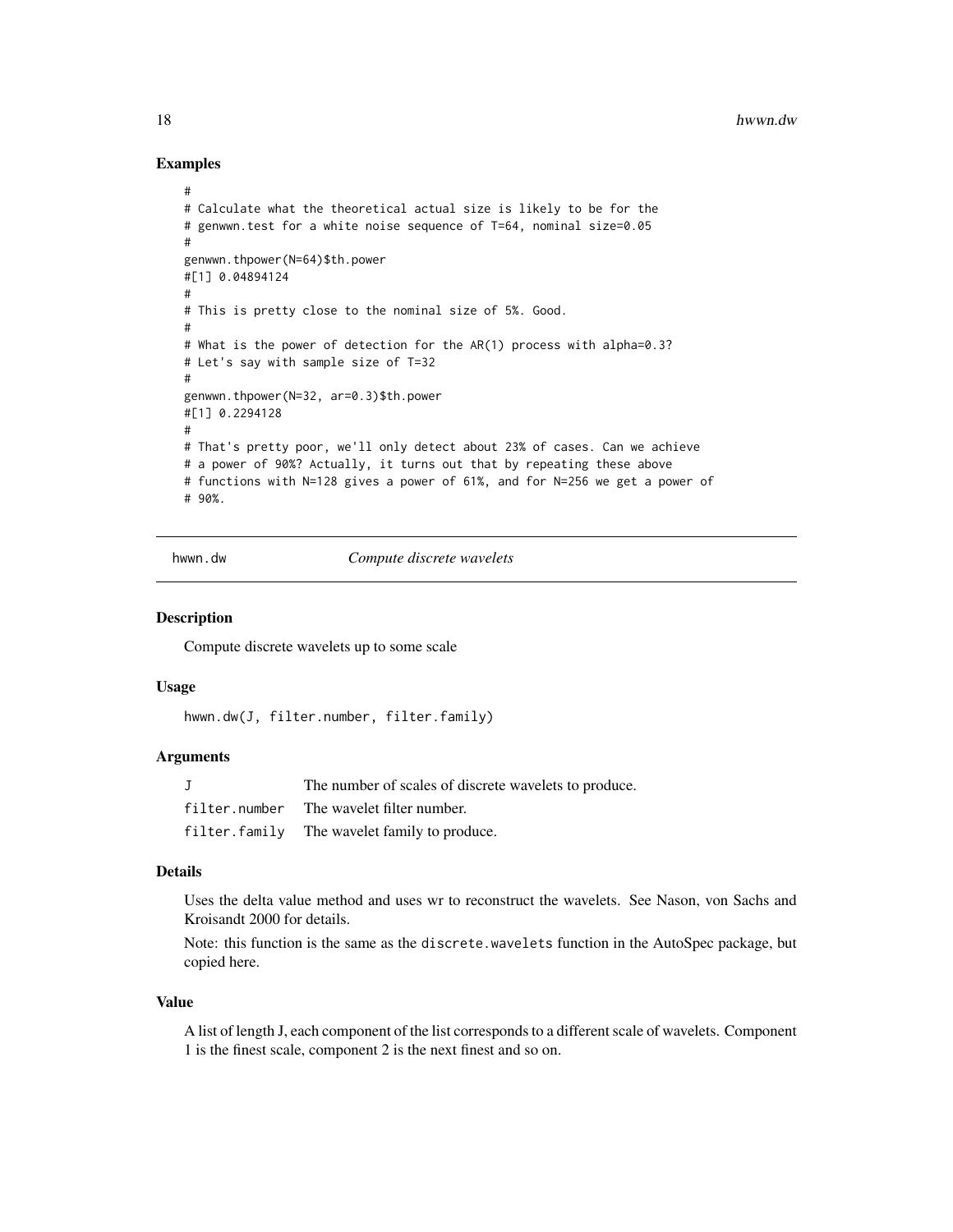#### <span id="page-18-0"></span>hwwn.test 19

#### Author(s)

Piotr Fryzlewicz

#### References

Nason, G.P., von Sachs, R. and Kroisandt, G. (2000) Wavelet processes and adaptive estimation of the evolutionary wavelet spectrum. *J. R. Statist. Soc. B*, 62, 271-292.

# See Also

[sqndwdecomp](#page-28-1)

#### Examples

```
#
# Generate three scales of Haar wavelets
#
hwwn.dw(3, 1, "DaubExPhase")
#[[1]]
#[1] 0.7071068 -0.7071068
#
#[[2]]
#[1] 0.5 0.5 -0.5 -0.5
#
#[[3]]
#[1] 0.3535534 0.3535534 0.3535534 0.3535534 -0.3535534 -0.3535534 -0.3535534
#[8] -0.3535534
```
<span id="page-18-1"></span>hwwn.test *Perform a test for white noise on a time series.*

#### Description

Often one wishes to know whether a time series is consistent with a white noise model. This function tests whether the underlying spectrum of the time series is flat, which is identical to saying that all the autocorrelations of the series are zero (apart from the lag zero autocorrelation which is always one). This test is exact for Gaussian data but will also work well with heavy-tailed distributions whose periodogram tends to the exponential distribution asymptotically (see accompanying paper for details).

#### Usage

```
hwwn.test(x, lowlev = 0, plot.it = FALSE, stopeveryscale = FALSE,
n.cdf.grid = 1000, mc.method = p.adjust.methods, mac.spread=10)
```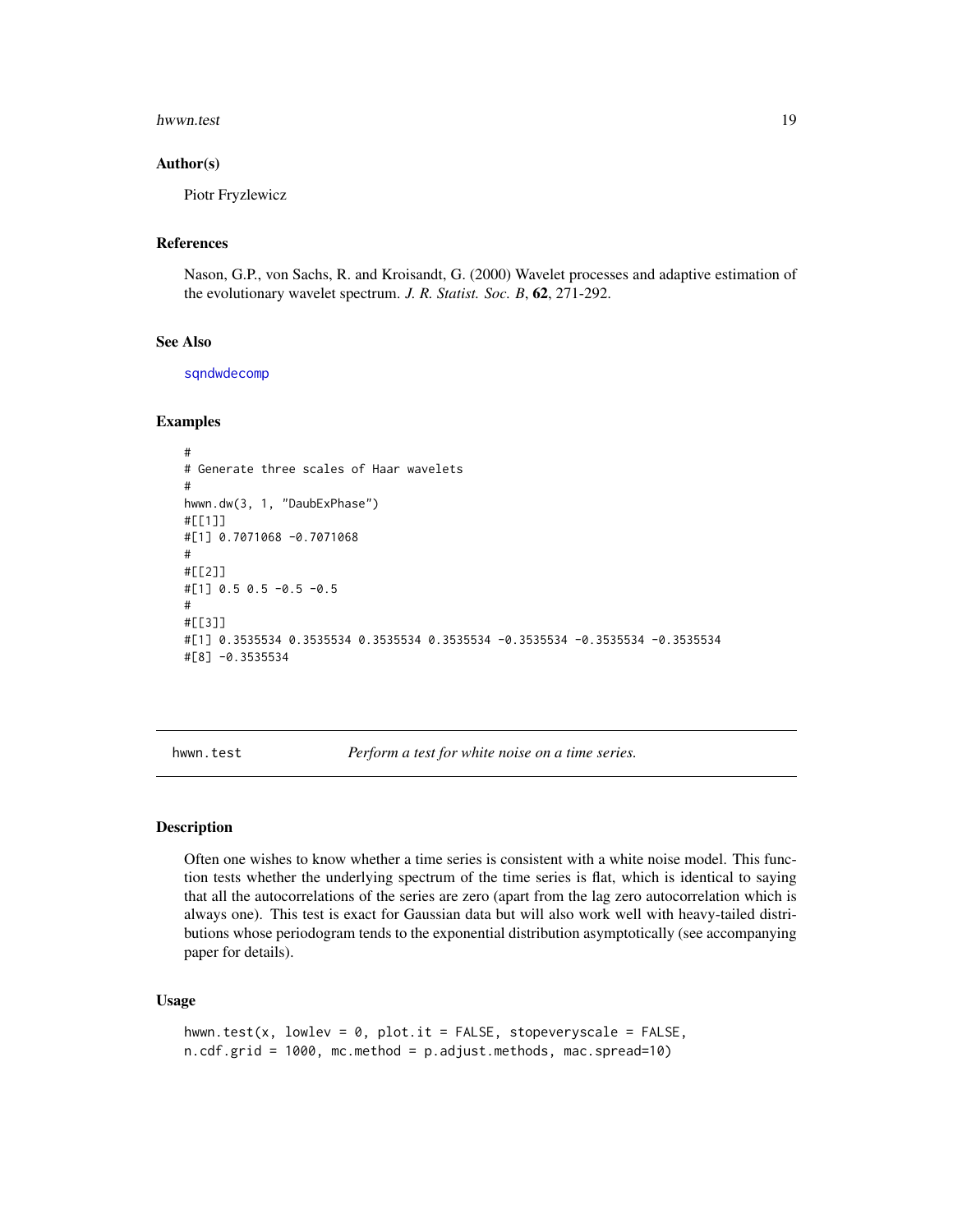#### **Arguments**

| X          | The data set you wish to test. For now, the length of this series has to be a power<br>of two. In theory, it could be any length.                                                                                                                                                |
|------------|----------------------------------------------------------------------------------------------------------------------------------------------------------------------------------------------------------------------------------------------------------------------------------|
| lowley     | Specifies the coarsest resolution level of wavelet coefficients computed on the<br>spectrum. Typically, this should be left at one, which is the coarsest that can be<br>achieved an still approximate the CDF                                                                   |
| plot.it    | If TRUE then plots of the wavelet coefficients and their modelled underlying dis-<br>tribution are plotted, and their cumulative distributions and the resultant p-values<br>as a histogram for each scale. Theoretical values are in red and data estimated<br>values in black. |
|            | stopeveryscale If TRUE the code stops after every plot if plot. it==TRUE. This is a way of ensur-<br>ing that the human can see every plot to stop it whizzing off the screen. Simply<br>press ENTER to continue.                                                                |
| n.cdf.grid | The CDF of the Macdonald distribution is evaluated numerically. This argument<br>controls the resolution of that grid: it controls the number of grid points there<br>are between -mac.spread and mac.spread.                                                                    |
| mc.method  | The method of multiple hypothesis comparison. See p. adjust for details.                                                                                                                                                                                                         |
| mac.spread | The range (from -mac. spread to mac. spread) that the CDF of the Macdonald<br>distribution is computed on.                                                                                                                                                                       |

#### Details

The null hypothesis of the test contained in this function is H\_0: series is white noise (or constant spectrum) versus H A: it is not white noise. This test works by assessing whether the spectrum of the underlying series is constant or not. It does this by first computing the periodogram of the sample series. This is a well-studied estimate of the spectrum. Then it evaluates the constancy of the spectrum by examining the Haar wavelet coefficients of the periodogram. Under normality much is known about the asymptotic distribution of the periodogram and this can be transferred, through some moderately complex distribution theory to the distribution of the Haar wavelet coefficients of the periodogram. Hence, in this situation, we have a good handle on whether a particular wavelet coefficients is too large or to small as we have near theoretical knowledge of their CDF. Since we are testing many wavelet coefficients simultaneously we have to use multiple hypothesis p-value adjustment techniques, such as Bonferroni to obtain a final p-value.

# Value

An object of class htest containing the results of the hypothesis test. Actually a list containing the following components:

| p.val.collector |                                                                                                                                              |
|-----------------|----------------------------------------------------------------------------------------------------------------------------------------------|
|                 | All the p-values for all Haar wavelet coefficients of the periodogram. These are<br>the values before p-value adjustment for multiple tests. |
| p.val.adjust    | The p-values after adjustment for multiple tests via p. adjust.                                                                              |
| p.value         | The p-value of the test                                                                                                                      |
| method          | Character string describing the test.                                                                                                        |
|                 |                                                                                                                                              |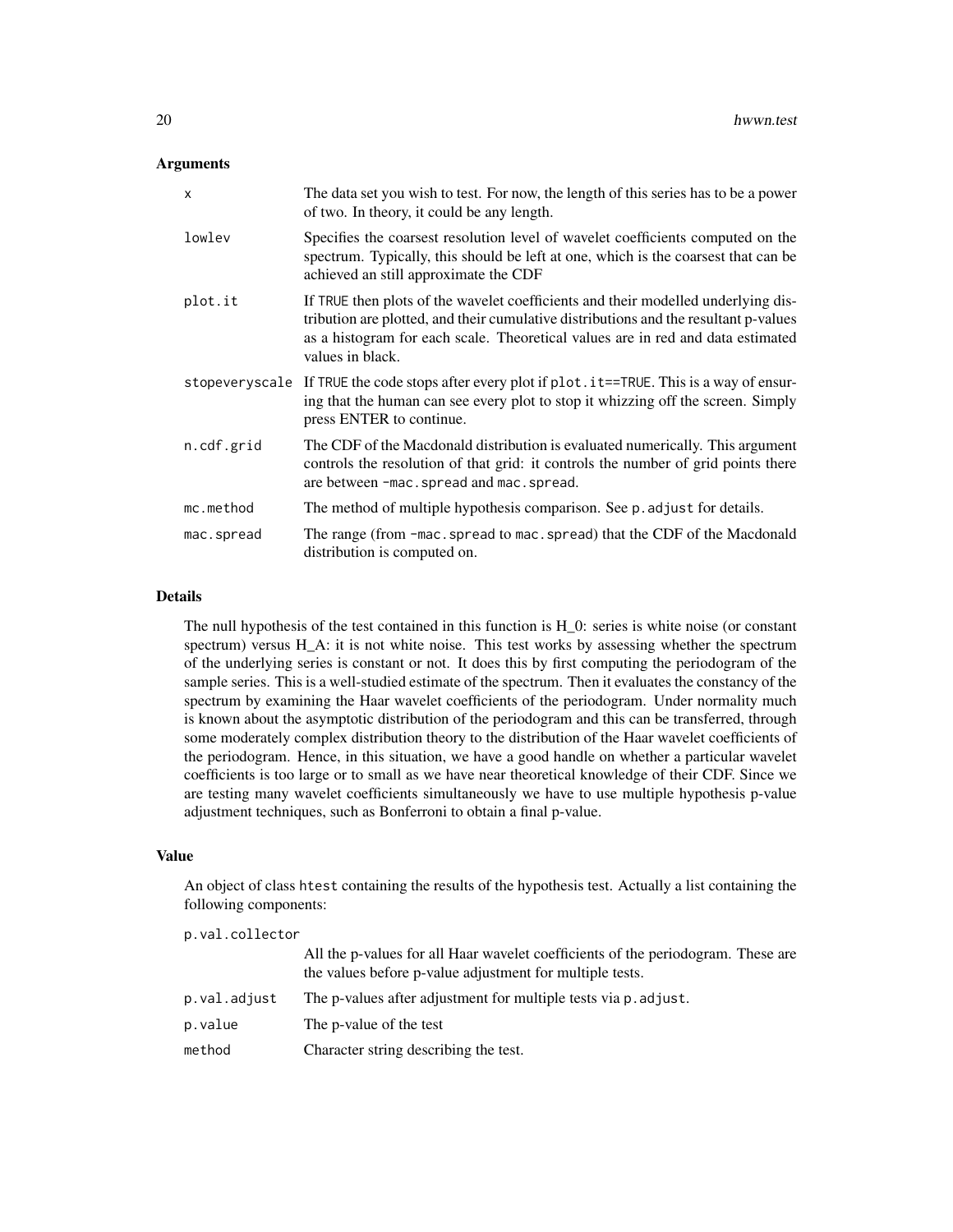#### <span id="page-20-0"></span>hwwn.test 21

#### Author(s)

Delyan Savchev and Guy Nason

#### References

Nason, G.P. and Savchev, D. (2014) White noise testing using wavelets. *Stat*, 3, 351-362. [http:](http://dx.doi.org/10.1002/sta4.69) [//dx.doi.org/10.1002/sta4.69](http://dx.doi.org/10.1002/sta4.69)

# See Also

[compute.rejection](#page-5-1), [Macdonald](#page-24-1)

# Examples

```
#
# Invent test data set which IS white noise
#
x < - rnorm(128)
#
# Do the test
#
x.wntest \leftarrow hwwn.test(x)#
# Print the results
#
#x.wntest
#
# Wavelet Test of White Noise
#
#data:
#p-value = 0.9606
#
# So p-value indicates that there is no evidence for rejection of
# H_0: white noise.
#
# Let's do an example using data that is not white noise. E.g. AR(1)
#
x.ar <- arima.sim(n=128, model=list(ar=0.8))
#
# Do the test
#
x.ar.wntest <- hwwn.test(x.ar)
#
# Print the results
#
print(x.ar.wntest)
#
# Wavelet Test of White Noise
#
#data:
#p-value < 2.2e-16
#
```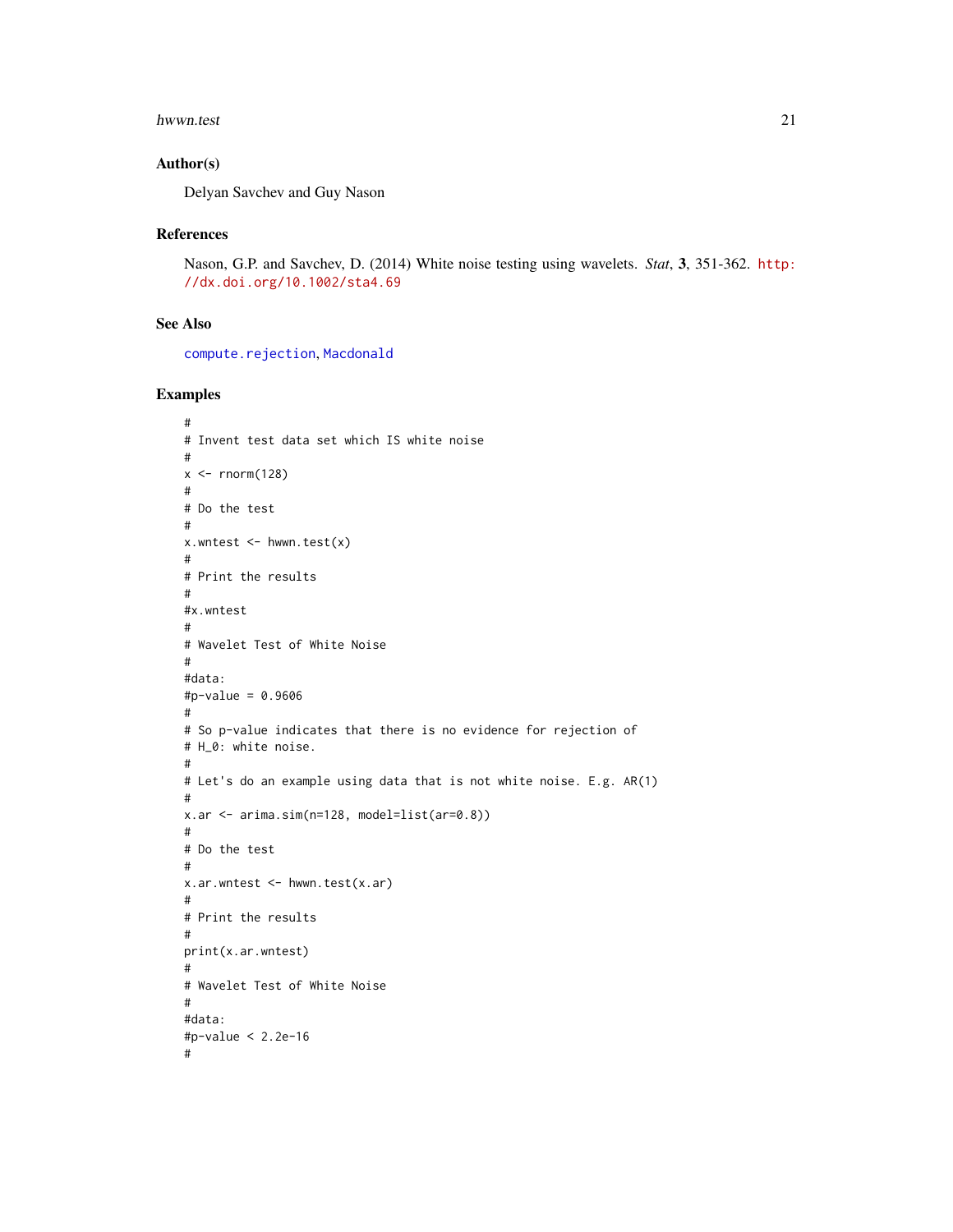<span id="page-21-0"></span># p-value is very small. Extremely strong evidence to reject H\_0: white noise

<span id="page-21-1"></span>hywavwn.test *Hybrid wavelet test of white noise.*

# Description

Combines the general wavelet test [genwwn.test](#page-13-1) at the medium-coarse scales and the Haar wavelet test at fine scales.

#### Usage

```
hywavwn.test(x, away.from = "standard", lowlev = \theta, plot.it = FALSE,
stopeveryscale = FALSE, filter.number = 10,
family = "DaubExPhase", mc.method = p.adjust.methods,
verbose = FALSE, n.cdf.grid = 1000, mac.spread = 10)
```

| x              | The time series you wish to test (of dyadic length).                                                                                                                                                                                                                                                                                                                                                                                                                                                                                  |
|----------------|---------------------------------------------------------------------------------------------------------------------------------------------------------------------------------------------------------------------------------------------------------------------------------------------------------------------------------------------------------------------------------------------------------------------------------------------------------------------------------------------------------------------------------------|
| away.from      | Number of fine scales to stay away from, see details below. If "standard" then<br>this is automatically computed for sample sizes up to length of 1024. If you have<br>a longer series then the test will still work but might not be quite as powerful<br>(but probably not too bad either).                                                                                                                                                                                                                                         |
| lowley         | The coarsest coefficient to evaluate. This should always be left at 0.                                                                                                                                                                                                                                                                                                                                                                                                                                                                |
| plot.it        | If TRUE then a series of plots similar to the ones produced in the hwwn. test<br>function is produced. See that help page for further details on what the plots<br>show.                                                                                                                                                                                                                                                                                                                                                              |
| stopeveryscale | If TRUE then if plot.it=TRUE then a 'scan' is issued after every plot. Just hit<br>RETURN to continue.                                                                                                                                                                                                                                                                                                                                                                                                                                |
| filter.number  | The number of vanishing moments of the wavelet used to compute coefficients<br>that are then evaluated to see whether they are zero. In principle, best compres-<br>sion for a sparse evaluation of the normalized spectrum should mean we use the<br>smoothest wavelets with the highest number of vanishing moments which is ten.<br>The other components of the function are optimized for ten vanishing moments.<br>The function will still work for other numbers of vanishing moments but maybe<br>with slightly reduced power. |
| family         | Wavelet family to go with filter.number.                                                                                                                                                                                                                                                                                                                                                                                                                                                                                              |
| mc.method      | The type of multiple hypothesis correction, see p. adjust for details.                                                                                                                                                                                                                                                                                                                                                                                                                                                                |
| verbose        | If TRUE some information messages are printed.                                                                                                                                                                                                                                                                                                                                                                                                                                                                                        |
| n.cdf.grid     | The CDF of the Macdonald distribution is evaluated numerically. This argument<br>controls the resolution of that grid: it controls the number of grid points there<br>are between -mac.spread and mac.spread.                                                                                                                                                                                                                                                                                                                         |
| mac.spread     | Horizontal range for plotting of wavelet coefficients, only used if plot . it=TRUE.                                                                                                                                                                                                                                                                                                                                                                                                                                                   |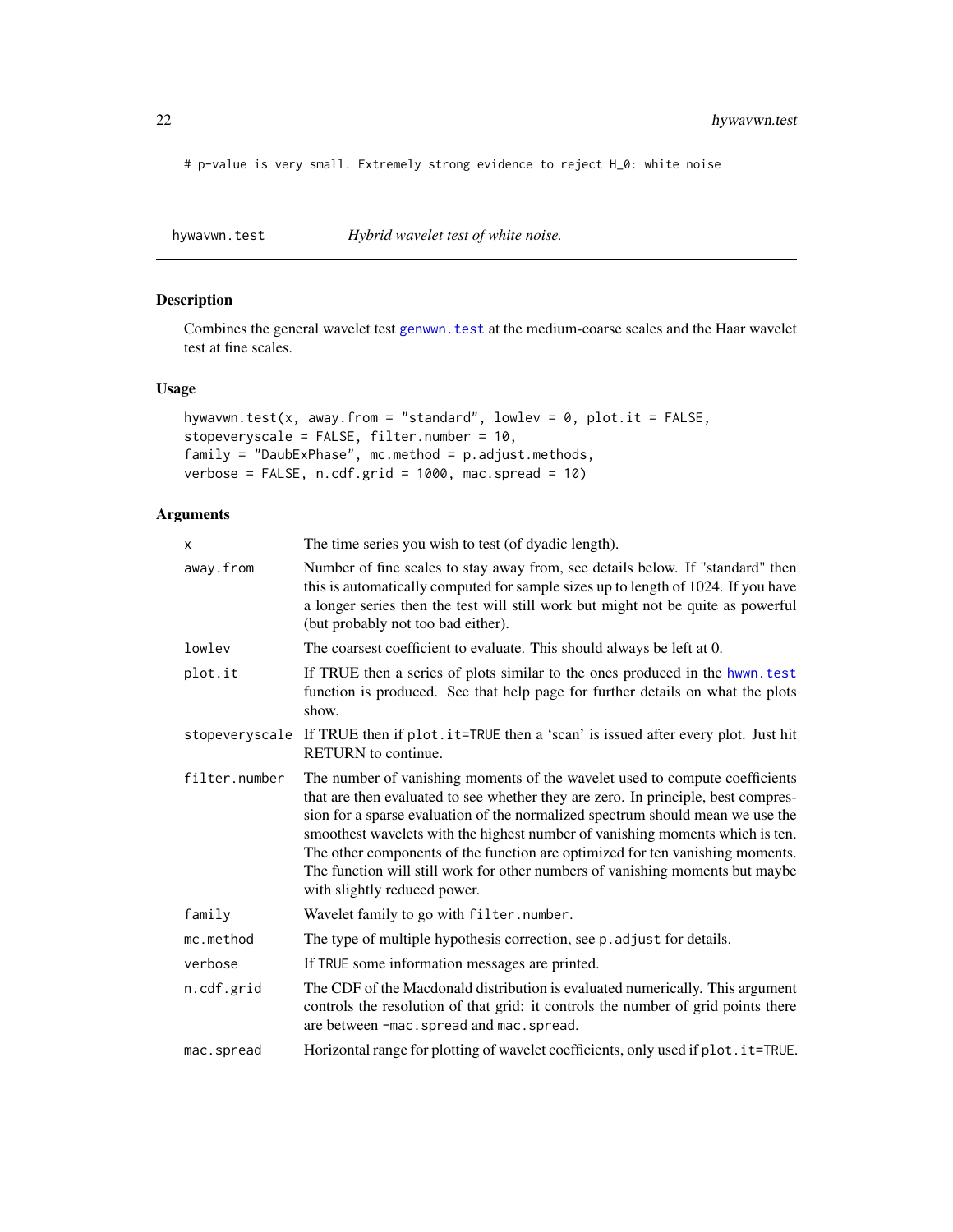# hywavwn.test 23

#### Details

The [genwwn.test](#page-13-1) performs pretty well, but does not pick up departures from the null at the finest scale of wavelet coefficients because it does not look at those scales (because of the 'away.from' argument and the asymptotic normality that [genwwn.test](#page-13-1) does not kick in at those finer scales). So, this test augments the [genwwn.test](#page-13-1) with the finest scales results from [hwwn.test](#page-18-1). Those scales finer than away. from use the Haar wavelet and those coarser than away. from use the general wavelet.

# Value

An object of class htest with the following components.

```
p.val.collector
```

|                    | All the of unadjusted p-values                             |  |
|--------------------|------------------------------------------------------------|--|
| p.val.adjust       | All of the adjusted p-values                               |  |
| p.value            | The overall p-value of the test                            |  |
| method             | A text string describing the test                          |  |
| p.val.collector.hw |                                                            |  |
|                    | The of unadjusted p-values from the Haar wavelet levels    |  |
| p.val.collector.gw |                                                            |  |
|                    | The of unadjusted p-values from the general wavelet levels |  |

# Author(s)

Delyan Savchev and Guy Nason

#### References

Nason, G.P. and Savchev, D. (2014) White noise testing using wavelets. *Stat*, 3, 351-362. [http:](http://dx.doi.org/10.1002/sta4.69) [//dx.doi.org/10.1002/sta4.69](http://dx.doi.org/10.1002/sta4.69)

#### See Also

[genwwn.test](#page-13-1), [hwwn.test](#page-18-1)

# Examples

```
#
# Test data
#
x \leftarrow \text{rnorm}(64)#
# Do the test
#
answer \leq hywavwn.test(x)
#
# The result in my case was:
#
#answer
```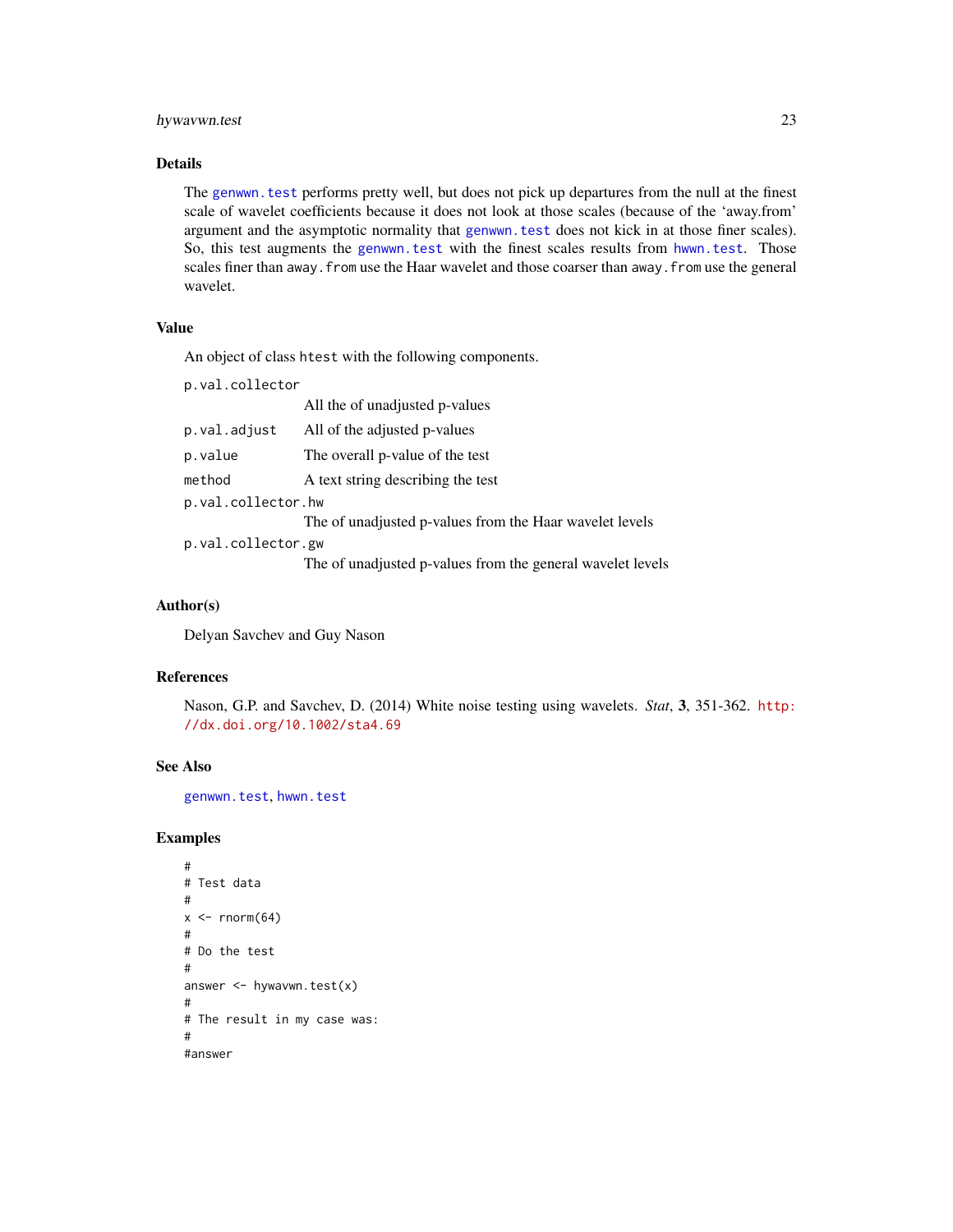```
#
# Hybrid Wavelet Test of White Noise
#
#data:
#p-value = 0.02305
```
<span id="page-23-1"></span>hywn.test *Hybrid of Box-Ljung test, Bartlett B test, Haar wavelet and General wavelet tests.*

# Description

Omnibus test that attempts to mitigate poor performance of single test on a particular class where it does poorly by running four different tests that work well in different directions and pooling their results.

# Usage

hywn.test(x, filter.number = 10, family = "DaubExPhase")

# Arguments

| X             | The data you wish to test (dyadic length)            |
|---------------|------------------------------------------------------|
| filter.number | The number of vanishing moments of the wavelet used. |
| family        | The family of the wavelets                           |

### Value

A list with components:

| p.value | The overall p-value of the test                    |
|---------|----------------------------------------------------|
| method  | Text string containing the name of the method used |

#### Author(s)

Delyan Savchev and Guy Nason

# References

Nason, G.P. and Savchev, D. (2014) White noise testing using wavelets. *Stat*, 3, 351-362. [http:](http://dx.doi.org/10.1002/sta4.69) [//dx.doi.org/10.1002/sta4.69](http://dx.doi.org/10.1002/sta4.69)

# See Also

[bartlettB.test](#page-4-1), [genwwn.test](#page-13-1), [hwwn.test](#page-18-1)

<span id="page-23-0"></span>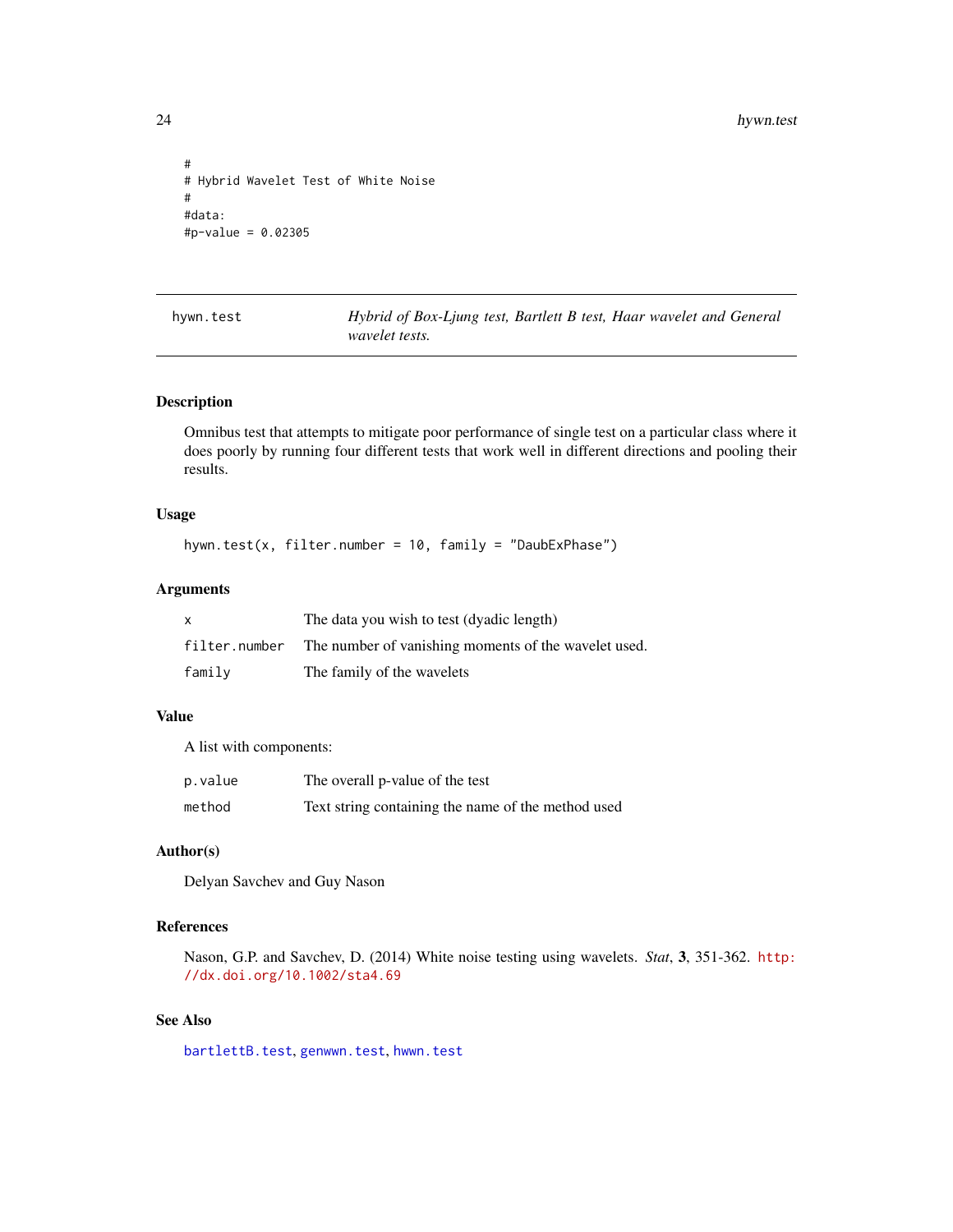#### <span id="page-24-0"></span>Macdonald 25

# Examples

```
#
# Generate test data
#
x \leftarrow \text{norm}(64)#
# Run the hybrid test
#
hywn.test(x)
#
# Hybrid Test
#
#data:
#p-value = 0.09221
```
<span id="page-24-1"></span>

| Macdonald | Compute the Macdonald density function for a specified parameter |
|-----------|------------------------------------------------------------------|
|           | value m at a vector of x values.                                 |

# Description

Compute the Macdonald density function for a specified parameter value m at a vector of x values.

# Usage

Macdonald(x, m)

# Arguments

| X. | The x ordinates that you want to evaluate the density at. A vector of real num-<br>bers. |
|----|------------------------------------------------------------------------------------------|
| m  | The parameter of the Macdonald's density                                                 |

# Details

This function computes the Macdonald probability density function for parameter m and values at which to evaluate the density supplied in x. The mean and variance of this density is zero and one respectively.

# Value

The density

# Author(s)

Delyan Savchev and Guy Nason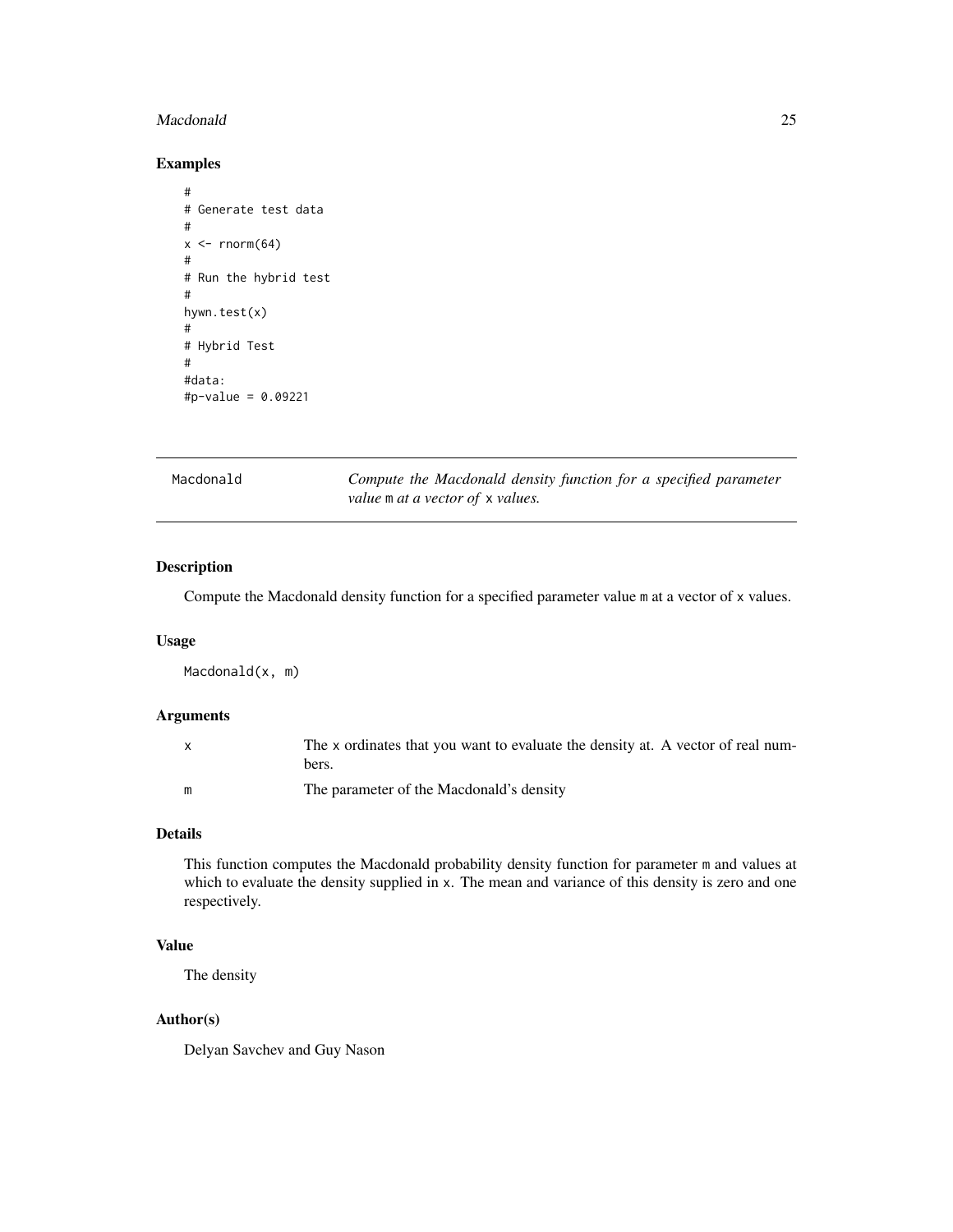# <span id="page-25-0"></span>References

Nason, G.P. and Savchev, D. (2014) White noise testing using wavelets. *Stat*, 3, 351-362. [http:](http://dx.doi.org/10.1002/sta4.69) [//dx.doi.org/10.1002/sta4.69](http://dx.doi.org/10.1002/sta4.69)

# See Also

[compute.rejection](#page-5-1), [hwwn.test](#page-18-1)

#### Examples

```
#
# Work out density at x=0, 0.5 and 1 for the m=1 Macdonald density
#
Macdonald(x=c(0,0.5,1), m=2)
#[1] 0.3535534 0.2975933 0.2075131
#
# Check that the density integrates to one, e.g. for m=3
#
integrate(Macdonald, lower=-20, upper=20, m=3)
#1 with absolute error < 4.7e-07
```
<span id="page-25-1"></span>sqcoefvec *Compute coefficients required for approximaing the wavelet transform using the square of wavelets.*

#### Description

Essentially, part of a method for computing a wavelet-like transform using the squares of wavelets rather than the wavelets themselves.

#### Usage

sqcoefvec(m0, filter.number = 10, family = "DaubLeAsymm", resolution = 4096, stop.on.error = FALSE, plot.it = FALSE)

| mØ            | The number of scales finer than the square wavelet being approximated. Usually,<br>2 or 3 is enough.                                          |
|---------------|-----------------------------------------------------------------------------------------------------------------------------------------------|
| filter.number | Number of vanishing moments of underlying wavelet.                                                                                            |
| family        | Family of underlying wavelet                                                                                                                  |
| resolution    | Function values of the wavelet itself are generated by a high-resolution approx-<br>imation. This argument specifies exactly how many values. |
| stop.on.error | This argument is supplied to the integrate function which performs numerical<br>integration within this code.                                 |
| plot.it       | Plots showing the approximation are plotted.                                                                                                  |
|               |                                                                                                                                               |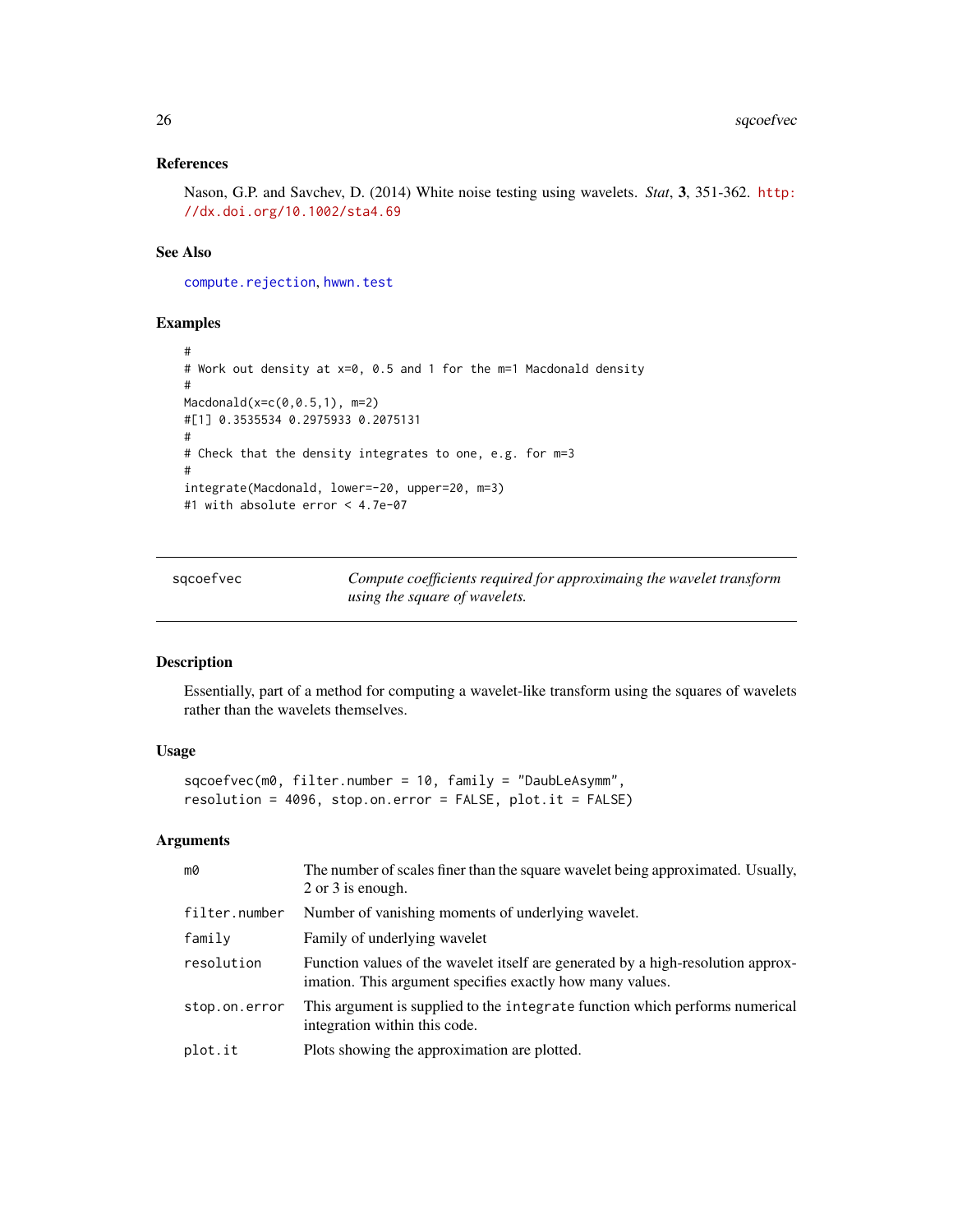#### <span id="page-26-0"></span>sqcoefvec 27

#### Details

The idea is that the square of a wavelet (the square wavelet) is approximated by wavelets at a finer scale. The argument m0 controls how many levels below the original scale are used. Essentially, this function computes a representation of the original square wavelet in terms of finer scale wavelets. Hence, when a decomposition of another function with respect to the square wavelets is required, one can compute the representation with respect to a regular wavelet decomposition and then apply the wavelet to square wavelet transform to turn it into a square wavelet representation.

This idea originally used for performing 'powers of wavelets' transforms in Herrick (2000) and Barber, Nason and Silverman (2002) and for the mod-wavelets is described in Fryzlewicz, Nason and von Sachs (2008).

## Value

A list with the following components:

| 11            | Vector containing integers between the lower and upper limit of the wavelets<br>required at the finer scale. |
|---------------|--------------------------------------------------------------------------------------------------------------|
| ecoef         | The appropriate coefficients that approximate the mod wavelet at the finer scale.                            |
| mØ            | The number of scales finer below the scale that the function is at                                           |
| filter.number | The wavelet filter number used                                                                               |
| family        | The wavelet family used                                                                                      |
| ecode         | An error code, if zero then ok, otherwise returns 1                                                          |
| ians          | The actual return values from the internal call to the integrate function                                    |

# Author(s)

Guy Nason

#### References

Barber, S., Nason, G.P. and Silverman, B.W. (2002) Posterior probability intervals for wavelet thresholding. *J. R. Statist. Soc. B*, 64, 189-206.

Fryzlewicz, P., Nason, G.P. and von Sachs, R. (2008) A wavelet-Fisz approach to spectrum estimation. *J. Time Ser. Anal.*, 29, 868-880.

Herrick, D.R.M. (2000) *Wavelet Methods for Curve Estimation*, PhD thesis, University of Bristol, U.K.

Nason, G.P. and Savchev, D. (2014) White noise testing using wavelets. *Stat*, 3, 351-362. [http:](http://dx.doi.org/10.1002/sta4.69) [//dx.doi.org/10.1002/sta4.69](http://dx.doi.org/10.1002/sta4.69)

#### See Also

[sqwd](#page-29-1), [sqndwd](#page-27-1), [sqndwdecomp](#page-28-1)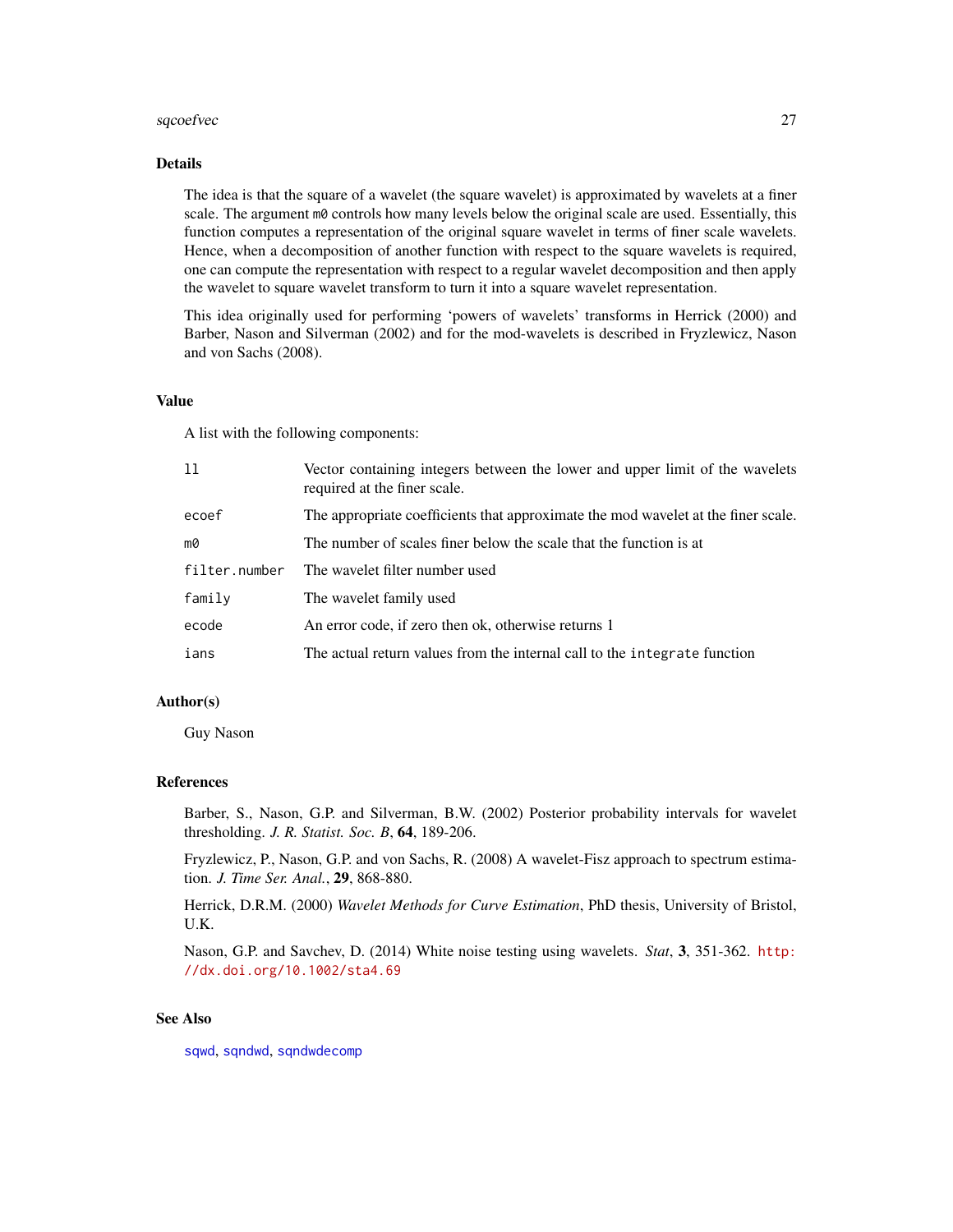#### Examples

```
#
# This function is not really designed to be used by the casual user
#
tmp <- sqcoefvec(m0=2, filter.number=4)
```
<span id="page-27-1"></span>sqndwd *Compute the non-decimated squared wavelet transform.*

#### Description

A transform of the data with respect to an expansion comprised of squared wavelets.

#### Usage

sqndwd(x, ec)

# Arguments

|     | The sequence that you want transformed, of dyadic length.                                                                                                                                 |
|-----|-------------------------------------------------------------------------------------------------------------------------------------------------------------------------------------------|
| ec. | A structure containing the necessary information to transform the wavelet trans-<br>form of the sequence to the squared wavelet transform. This is provided by the<br>function sqcoefvec. |

# Details

This function first computes the wavelet transform of the x data. Then, level by level it is retransformed into the coefficients of the squared-wavelet transform using the ec structure. Fine levels, that cannot be computed using the approximate method are computed directly by the brute-force method in sqndwdecomp. Method used is described in Fryzlewicz, Nason and von Sachs (2008), and is analogous to the 'powers of wavelets' transform described in Herrick (2000) and Barber, Nason and Silverman (2002).

# Value

An object of class wd containing the non-decimated squared wavelet transform.

#### Author(s)

Guy Nason

<span id="page-27-0"></span>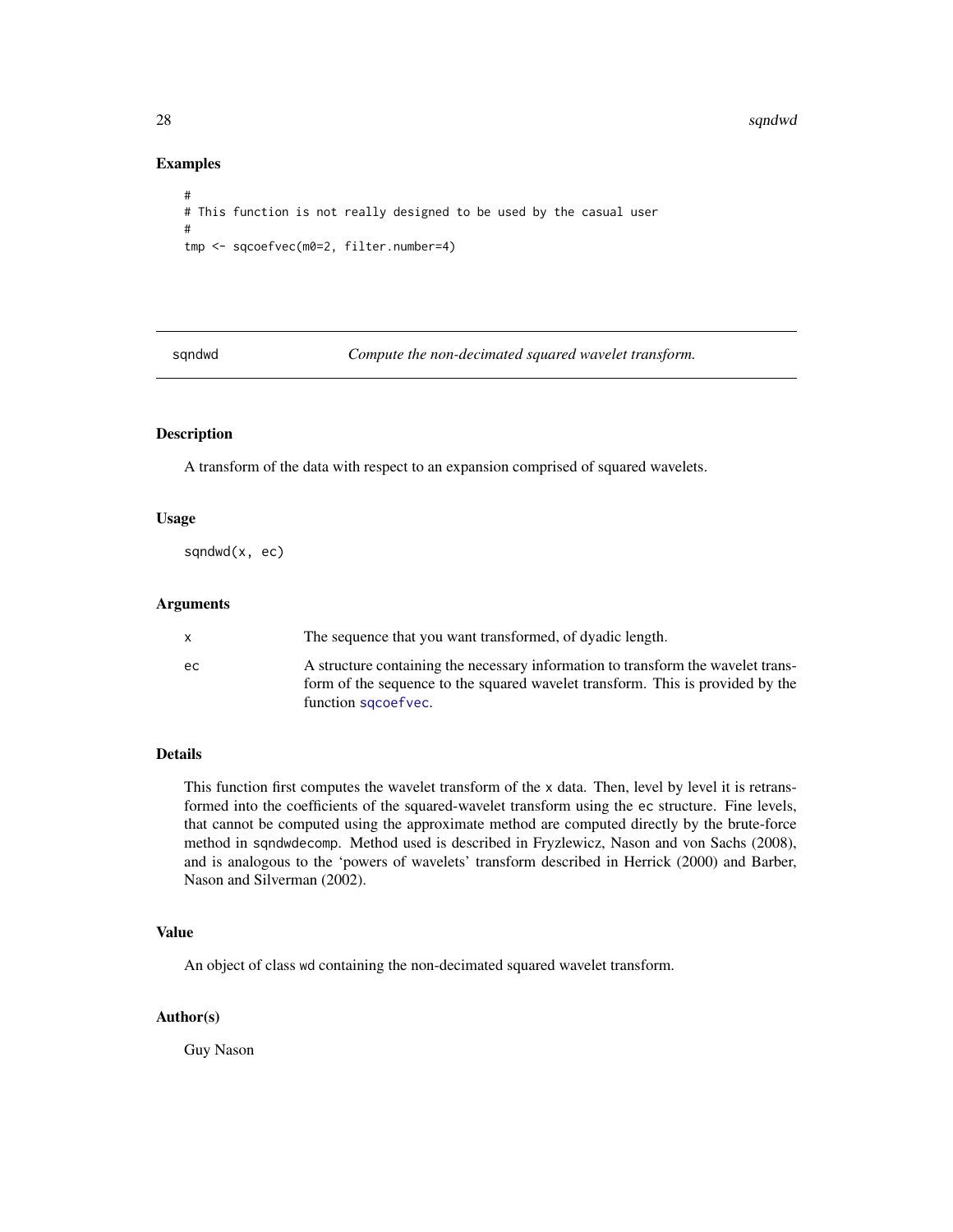# <span id="page-28-0"></span>sqndwdecomp 29

# References

Barber, S., Nason, G.P. and Silverman, B.W. (2002) Posterior probability intervals for wavelet thresholding. *J. R. Statist. Soc. B*, 64, 189-206.

Fryzlewicz, P., Nason, G.P. and von Sachs, R. (2008) A wavelet-Fisz approach to spectrum estimation. *J. Time Ser. Anal.*, 29, 868-880.

Herrick, D.R.M. (2000) *Wavelet Methods for Curve Estimation*, PhD thesis, University of Bristol, U.K.

Nason, G.P. and Savchev, D. (2014) White noise testing using wavelets. *Stat*, 3, 351-362. [http:](http://dx.doi.org/10.1002/sta4.69) [//dx.doi.org/10.1002/sta4.69](http://dx.doi.org/10.1002/sta4.69)

#### See Also

[sqwd](#page-29-1)

#### Examples

```
#
# Random data
#
x \leq -rnorm(16)#
# Compute the projection of x onto the squared wavelets...
#
ans <- sqndwd(x, ec=sqcoefvec(m0=2, filter.number=4))
```
<span id="page-28-1"></span>

| sandwdecomp | Brute-force calculation of the non-decimated squared wavelet trans- |
|-------------|---------------------------------------------------------------------|
|             | form.                                                               |

#### Description

Accurate, but brute-force, direct (slow) calculation of the non-decimated squared wavelet transform.

# Usage

```
sqndwdecomp(x, J, filter.number, family)
```

| $\mathsf{x}$ | The sequence you want to transform                |
|--------------|---------------------------------------------------|
| $\mathbf{J}$ | The number of resolutions you want                |
|              | filter.number The wavelet filter you wish to use. |
| family       | The wavelet family you wish to use                |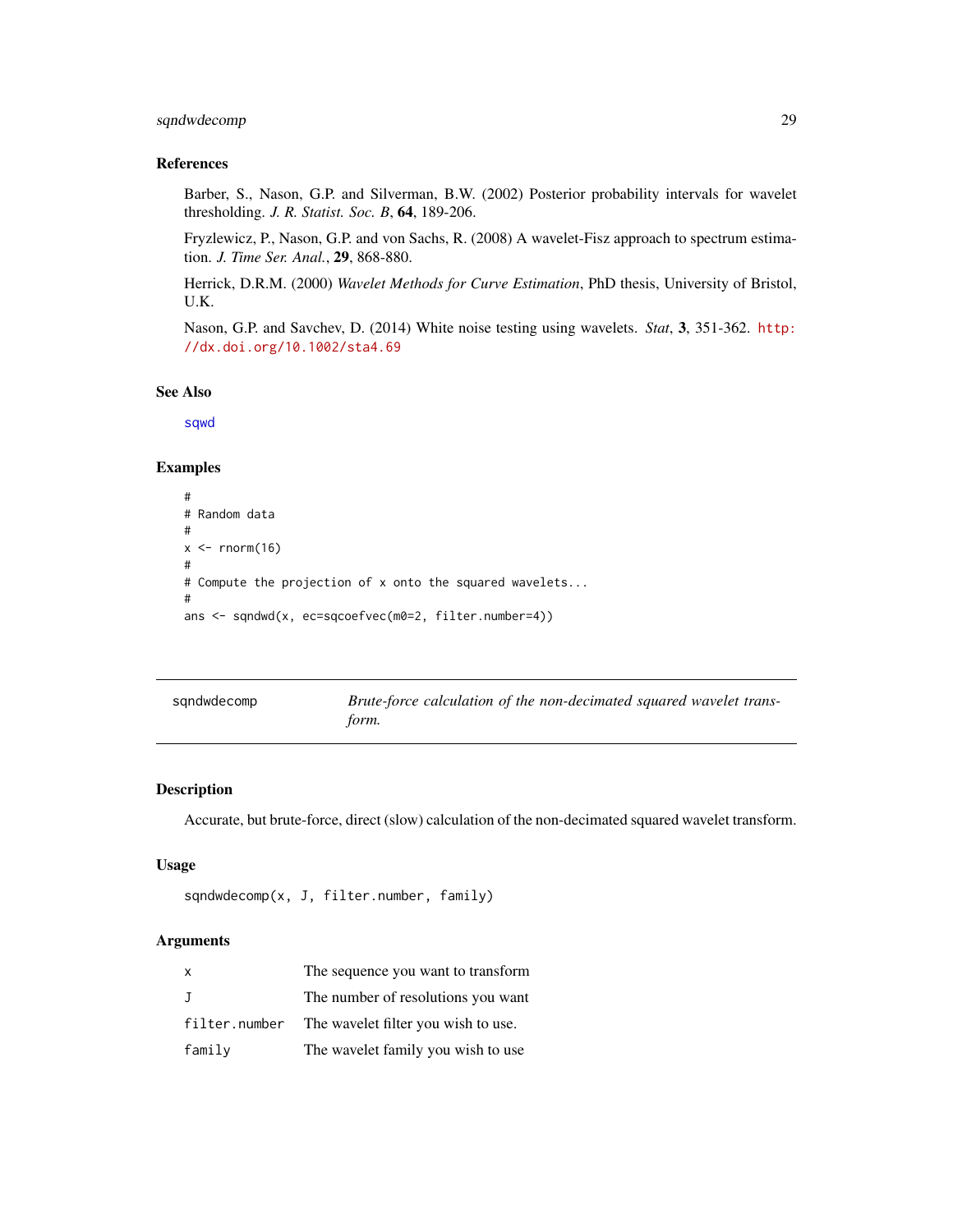# <span id="page-29-0"></span>Details

Works by computing the discrete wavelets and the necessary scales using [hwwn.dw](#page-17-1) function. Then forms the direct inner product with the data with the squares of the discrete wavelets.

# Value

Returns a matrix of J rows and length(x) columns. Row  $j$  in the matrix returned corresponds to the level (nlev-j) resolution level coefficients (where nlev is nlevels $WT(x)$ ) in the WaveThresh ordering.

# Author(s)

Piotr Fryzlewicz (modified by Guy Nason)

#### References

Fryzlewicz, P., Nason, G.P. and von Sachs, R. (2008) A wavelet-Fisz approach to spectrum estimation. *J. Time Ser. Anal.*, 29, 868-880.

# See Also

[sqndwd](#page-27-1)

# Examples

```
#
# Generate random series and then take transform
x \leftarrow \text{rnorm}(128)y <- sqndwdecomp(x=x, J=2, filter.number=3, family="DaubExPhase")
```
<span id="page-29-1"></span>sqwd *Compute expansion with respect to squared wavelets.*

# Description

Compute expansion with respect to squared wavelets. See help for [sqndwd](#page-27-1). The coefficients are the projection of the input sequence onto the set of functions being the squares of the usual wavelets. This operation is most useful for computing variances of wavelet coefficients.

#### Usage

```
sqwd(x, filter.number = 10, family = "DaubExPhase", type = "station", m0 = 3)
```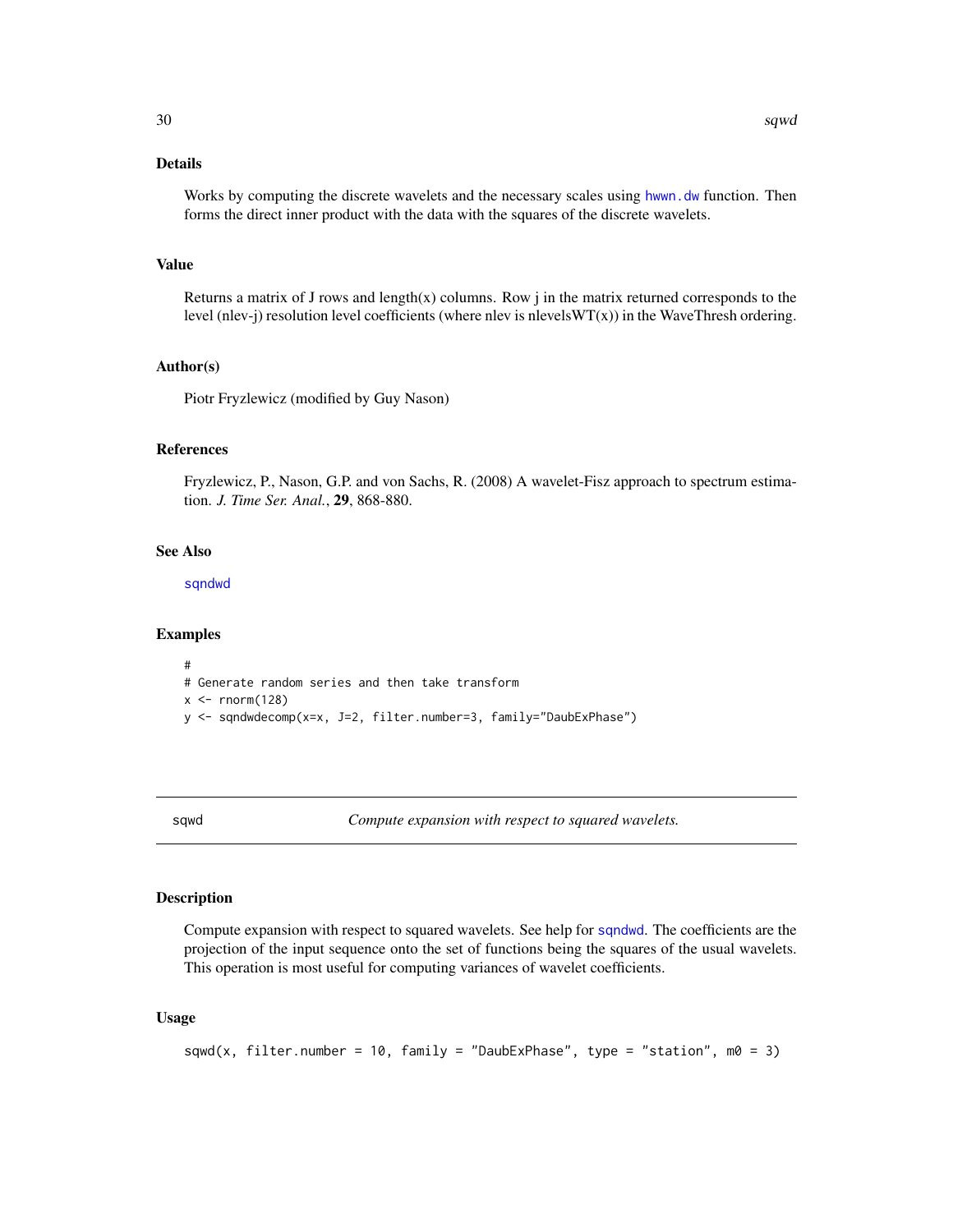#### <span id="page-30-0"></span> $s q w d$  31

#### Arguments

| x             | Sequence that you wish to compute expansion for.                                                                                                                                                                                                                     |
|---------------|----------------------------------------------------------------------------------------------------------------------------------------------------------------------------------------------------------------------------------------------------------------------|
| filter.number | Base wavelet family (no. of vanishing moments) you wish to use.                                                                                                                                                                                                      |
| family        | The base wavelet family you wish to use.                                                                                                                                                                                                                             |
| type          | Either station for the non-decimated transform or wavelet for the regular<br>wavelet transform.                                                                                                                                                                      |
| m0            | The number of scales down (finer) from the scale of the squared wavelet being<br>approximated. Usually, 2 or 3 is enough. Many more scales results in a better<br>approximation but at a higher cost as the number of coefficients at consecutive<br>scales doubles. |

# Details

This function is an implementation of the 'powers of wavelets' idea from Herrick (2000), Barber, Nason and Silverman (2002) and, for the associated mod-wavelets by Fryzlewicz, Nason and von Sachs (2008).

# Value

An object of class wd but containing coefficients with respect to the squared wavelets.

#### Author(s)

Guy Nason

#### References

Barber, S., Nason, G.P. and Silverman, B.W. (2002) Posterior probability intervals for wavelet thresholding. *J. R. Statist. Soc. B*, 64, 189-206.

Fryzlewicz, P., Nason, G.P. and von Sachs, R. (2008) A wavelet-Fisz approach to spectrum estimation. *J. Time Ser. Anal.*, 29, 868-880.

Herrick, D.R.M. (2000) *Wavelet Methods for Curve Estimation*, PhD thesis, University of Bristol, U.K.

#### See Also

[genwwn.thpower](#page-15-1), [sqcoefvec](#page-25-1), [sqndwd](#page-27-1), [sqndwdecomp](#page-28-1)

# Examples

```
#
# A made-up sequence
#
x < -1:32#
# Work out its expansion wrt squared wavelets
#
x.\text{sqwd} \leq -\text{sgwd}(1:32)
```